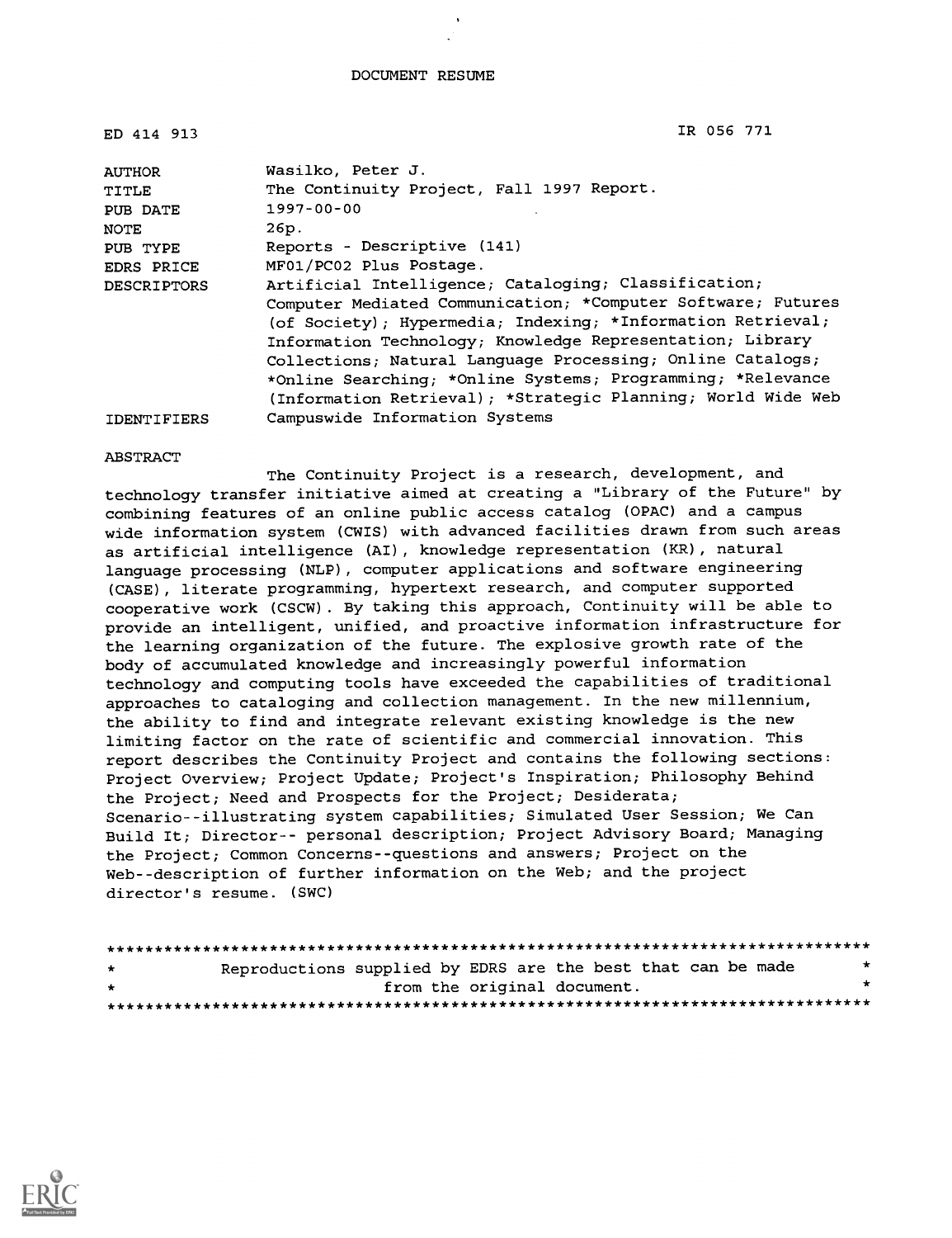# **Continuity**

It is time to reconceptualize the role of the library and refashion the on-line catalog into an intelligent proactive medium for the social construction of knowledge.

# Strategic Planning...

# The Continuity Project Fall 1997 Report

"PERMISSION TO REPRODUCE THIS MATERIAL HAS BEEN GRANTED BY

Peter J. Wasilko

TO THE EDUCATIONAL RESOURCES INFORMATION CENTER (ERIC)."

Peter J. Wasilko, Esq.<br>J.D., LL.M. Project Director & Principal Investigator

U.S. DEPARTMENT OF EDUCATION<br>Office of Educational Research and Improvement<br>NUGLIC ON ALL RESOURCES INFORMATION

- EDUCATIONAL CENTER (ERIC)<br>
CENTER (ERIC)<br>
received from the person or organization<br>
originating it.<br>
O Minor changes have been made to<br>  $\Box$  Minor changes have been made to
- $\square$  Minor changes have been made to improve reproduction quality.

142954

Points of view or opinions stated in this document do not necessarily represent official OERI position or policy.

BEST COPY AVAILABLE

 $\left\langle \right\rangle$ 

 $\pmb{\zeta}$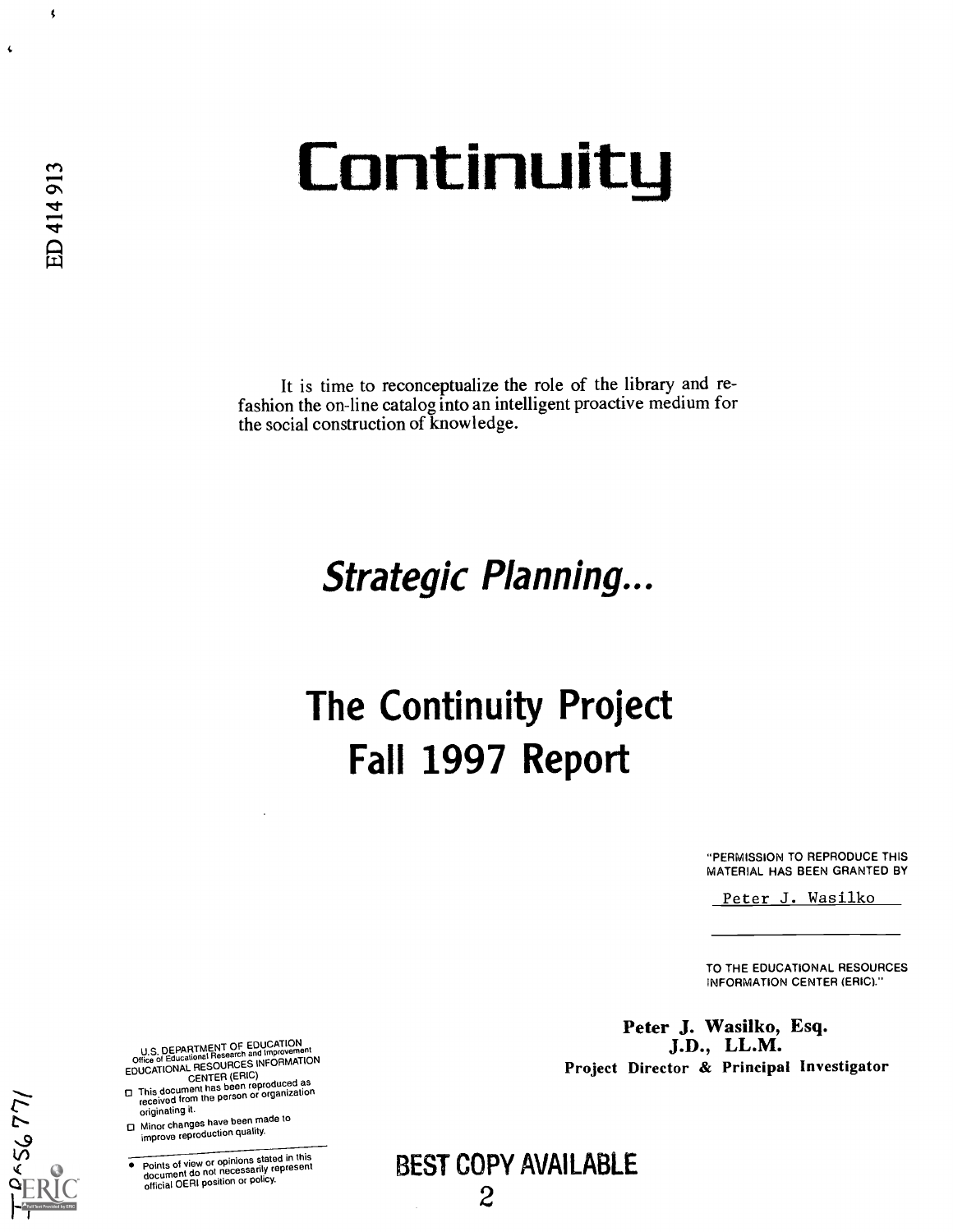### Continuity An Extensible

Intelligent Integrated Collaborative Catalog

& Distributed Institutional Memory Archive

# Project Overview

Welcome to The Continuity Project!

The Continuity Project is a new research, development, and technology transfer initiative aimed at creating a Library of the Future by combining features of an on-line public access catalog (OPAC) and a campus wide information system (CWIS) with advanced facilities drawn from such areas as artificial intelligence (AI), knowledge representation, (KR), natural language processing (NLP), computer applications and software engineering (CASE), literate programming, hypertext research, and computer supported cooperative work (CSCW). By taking this approach, Continuity will be able to provide an intelligent, unified, proactive, information infrastructure for the learning organization of the future.

#### The Genesis of the Need for Continuity

Such systems were first envisioned as far back as the 1930's when the first hints of information overload were beginning to appear on the horizon. Since then, the body of accumulated knowledge held in our collections has grown at a truly explosive rate with disciplines spawning sub-disciplines far to rapidly for even the finest research libraries to keep pace. Moreover, this growth of total knowledge is locked in an accelerating feedback loop with the development of increasing powerful information technology and computing tools Our traditional approaches to cataloging and collection management were never designed to cope with these dynamics.

Thus as the new millennium approaches, the ability to find and integrate relevant existing knowledge, rather than the need to make discoveries lacks the organization and automated access, and de novo, is emerging as a new limiting factor on the rate of scientific and commercial innovation. Indeed, even the most basic of original pure research is often predicated on just such an understanding of its antecedents.

Since this ability to innovate and facilitate inno- vation is, and will no doubt remain, the primary source of competitive advantage at the firm, regional, and national level, the importance of creating such advanced active information infrastructures can not be stressed too highly.

#### Rational for the Project

Indeed, the creation of tools to augment our cognitive abilities goes to the very heart of the Technopolis Strategy' of promoting advanced technology for economic development. Since we now find ourselves enmeshed in a new global economy in which, for the most part, we can't afford to compete in commodotized areas, our best hope to maintain a high standard of living is to become more ef-<br>ficient at research, innovation, and technology transfer at the cutting edge. By staking out this high ground, we can command high enough margins for the fruits of our labor to maintain and expand our lead well into the next century.

But to do so, we must work smarter, and that means we must learn to get the most leverage from what we know and find more effective ways to collaborate with one another in the pursuit of new knowledge and products.

No area offers greater potential leverage in this regard than an effort to integrate use of the library catalog and campus wide information system into an ubiquitous knowledge-based infrastructure that goes far beyond the traditional OPAC to directly model the people and their research embodied in the collection and working in the community.

#### **Continuity**

Thus Continuity would serve as a virtual Wagon Wheel<sup>2</sup> bringing together people, ideas, and resources to establish a much more intimate *continuity* between the sources of written knowledge and their uses, between authors and readers, between researchers and practitioners, between librarians and patrons, between students past and present, and between the university and its community.

Without *continuity*, we are far too dependent on serendipity.

Its just too much work to find new people, ideas, projects, and resources using our current tools. The catalog lacks the depth of coverage, the campus web our would be collaborators (be they on or in the community) lack the time to sift through it all.

With your help, Continuity will change all that.

<sup>&</sup>lt;sup>1</sup> See The Technopolis Phenomenon : Smart Cities, Fast Systems, Global Networks Edited by David V. Gibson, George Kozmetsky, and Ray. mond W. Smiior. Rowman & Littlefield Publishers, Inc, 1992.

<sup>2</sup> The Wagon Wheel bar in Mountain View has been credited as the key catalyst for many of Silicon Valley's semiconductor industry collaborations. See Regional Advantage : Culture and Competition in Silicon Valley and Route 128 by Annalee Saxenlan. Harvard, 1994.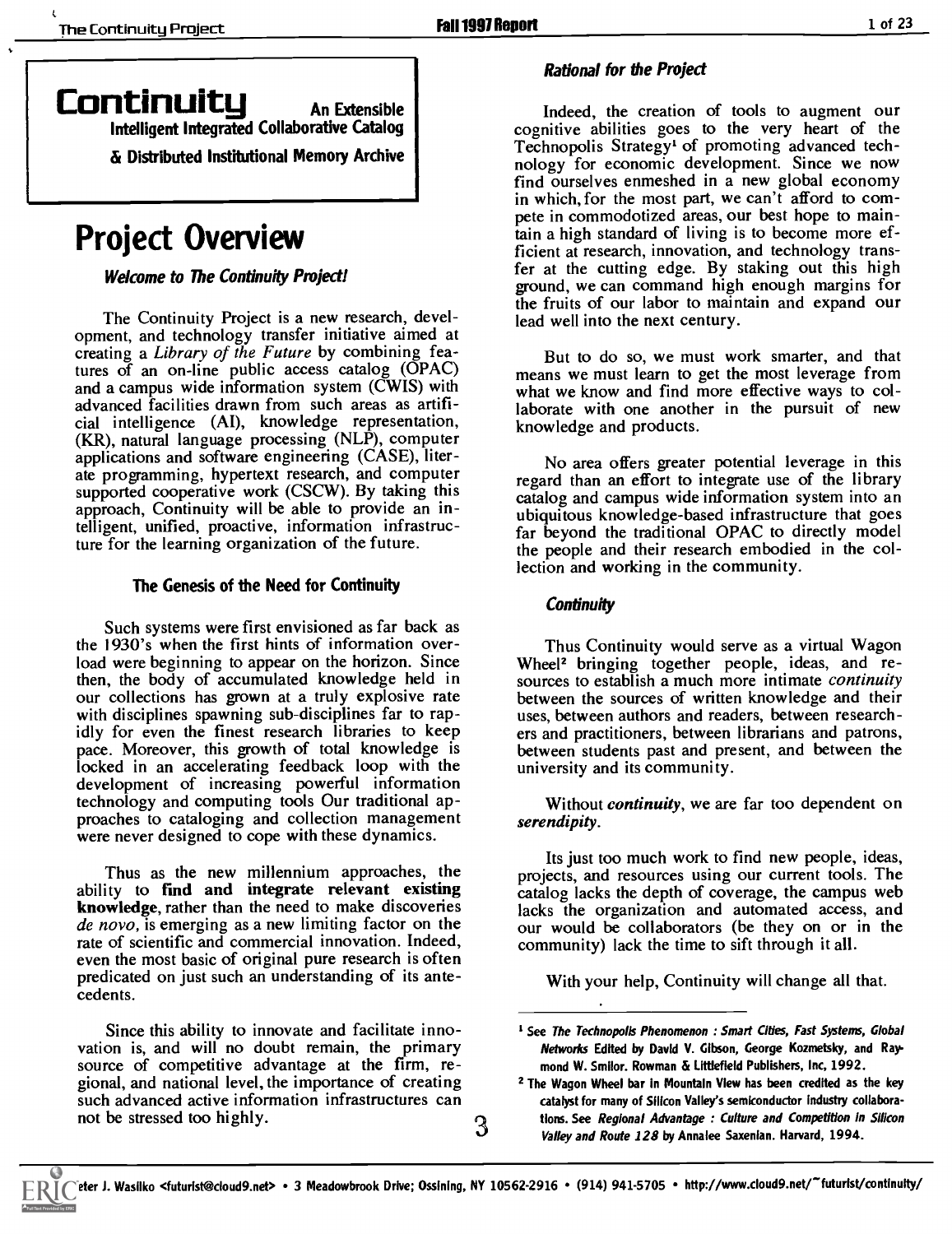### Project Update

Its been a busy and productive summer with the Continuity Project making visits to the American Association for Artificial Intelligence Fourteenth National Conference on Artificial Intelligence in Providence, Rhode Island; MacWorld in Boston; JavaWorid and later ITForum in New York City; and several university campuses.

Our library continues to grow with the addition of new tiles and resources in artificial intelligence, computer science, computational linguistics, information studies, innovation management, programming language design, and technology transfer.

Dr. Susan Thomas and Steven J. McCaffrey have joined the Continuity Advisory Board.

I have recently completed a major update and reorganization of our project website<sup>3</sup> adding navigational graphics and abstracting out common page elements through the use of *server side includes* di-<br>rectives which will make it dramatically easier to execute future revisions. I have also made liberal use of server redirection to avoid breaking any existing links pointing into our site. Finally  $\overline{I}$  am incorporating *meta* tags into the site to insure optimal indexing and abstracting by automatic search engines.

For the first time, we have made design mock ups of our user interface development efforts available as design notes<sup>4</sup> in which you will find a number of simulated screen shots that capture the flavor of what it will be like to work with a Continuity terminal.

As a result, the web site itself has generated considerable interest, putting us into contact with several colleagues in such places as France and Norway, who have written to us to request additional information and to share the fruits of their research. Our server logs indicate a slow but steady growth in the popularity of our site with hits arriving from as far away as Japan and Australia, showing a fairly even split between academic and industry domains with a slight bias towards the former.

We plan several major enhancements to the web site during the fall semester. First we are going to augment. the site with a Meta Content Format (MCF) description of our offerings, which will enable Windows and Macintosh users who download the free HotSauce plug-in for Explorer and Navigator to experience a 3-D flythrough of our site hierarchy and the conceptual relationships within it. We will be using Eastgate Systems Web Squirrel to generate the MCF and to begin to catalog the many on-line resources with which we have been working.

As to substance, we plan to add syllabi, course notes, and *lecture notes* in preparation for meeting the teaching responsibilities and opportunities to engage undergraduate and graduate students in the work of the project when we find a host institution. In the meantime we hope that the materials themselves will be of value to our many colleagues whose current course offerings touch on the issues we are addressing.

In terms of our own research and development initiatives, we have made the first in a series of tech notes<sup>s</sup> available with a description of Epoch the homoiconic multiparadigm literate end-user programming language & extension framework that we are developing for Continuity.

Of course we recognize that no one institution will have the resources to fully develop Continuity independently, which is why I am establishing and coordinating the new Stone Soup<sup>6</sup> clearinghouse for research on Component Integration and Distribution in the Development of New Millennium OPACs at the CyberStacks7. This clearinghouse will encourage researchers developing elements of next generation systems to leverage their work off existing tools and to make their own efforts more widely available. It is also hoped that clearinghouse participants will join in producing an anthology that could be used as a supplemental reading at the graduate level.

By drawing on the work cataloged in the Stone Soup clearinghouse, The Continuity Project will be able to make the truly optimal use of existing technologies, placing it in a preeminent position to serve as the nucleus of a possible new catalog consortium.8

All we would then need to create a unified collaborative catalog & campus wide information system would be a strategic partnering with a network computer (NC) vendor to create the physical infrastructure of low cost terminals.

 $3$  <http://www.cloud9.net/"futurist/continuity>

<sup>4 &</sup>lt;http://www.cloud9.net/"futurist/continuity/design\_notes/>

<sup>5 &</sup>lt;http://www.cloud9.net/"futurist.continuity/tech\_notes/>

<sup>6 &</sup>lt;http://www.public.lastate.edu/"CYBERSTACKS/StoneSoup.htm>

<sup>7 &</sup>lt;http://www.public.lastate.edu/~CYBERSTACKS/>

<sup>&</sup>lt;sup>8</sup> For a most enlightening treatment of such initiatives see R&D Collaboration on Trial : The story of MCC - America's first major, for-profit  $R\&D$  consortium  $-$  and its quest to enhance the competitiveness of American high-tech firms by David V. Gibson and Everett M. Rogers. Harvard Business School Press, 1994.

mallto: Peter J. Wasilko <futurist@cloud9.net> • 3 Meadowbrook Drive; Ossining, NY 10562-2916 • (914) 941-5705 • http://www.cloud9.net/~futurist/continuity/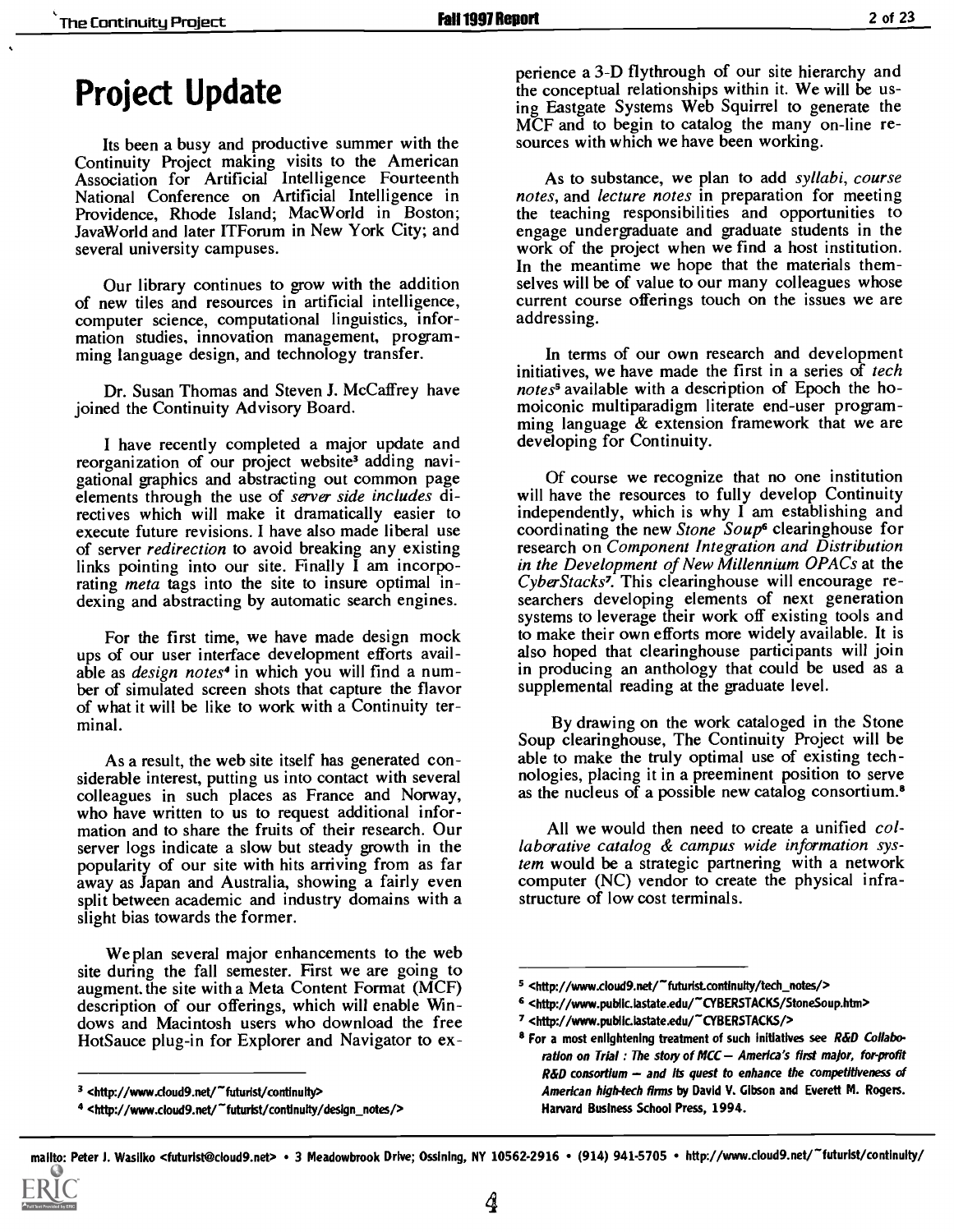## The Project's Inspiration

We are not the first to look beyond the library of today and in the often quoted words of Isaac Newton, if we "have seen further it is by standing on ye shoulders of Giants". Let us pause then and consider the futures that might have been:

Yet even the expert today has often to ignore past work in his field because of the labor of getting ery he may be deterred from tackling even a problem which he is especially qualified to attack, thinking it better to put his skills on other tasks....

The pressing of a button should place immediately on the desk not merely one book or one article, but every appropriate item which the individual has collected, every thought or theory which he had formed or recorded, plus all those data which cooperative judgment had shown to be useful in attacking the problem under consideration. ...

in giving to the "fellowship of learning" the instrumentality which is implied in that term.

article in the Physical Review before him and, not once but several times in the course of this article, he writes mysterious words in the margin. ... In the course of an evening he makes 30 or 40 such encourse of an evening he makes 30 or 40 such en-<br>tries. ... He tosses the journals he has reviewed into a comes, to the reviewer as well as to the student,<br>basket marked "library", and forgets them. After a through familia day or two the journals appear back on his desk stamped "entered".

;Six months later he meets a student named Smith in the corridor. Smith has got to the point in his research where he wishes to examine the spectrum of doubly ionized lithium; so he asks the professor what is the best method of obtaining it. "Read the literature on the subject for the last year, and we will then discuss it," says Jones and goes his way.

Smith, in the library, consults a code book and writes his initial on a slip, together with the ['code word' for the topic] and "recents," and passes it in at

the desk. The attendant [keys it in and returns with] a strip of photographic paper. On it appear a dozen items. One of these reads: "217,384, Phys. Rev. Oct. '36, P. 483, Osborne, U. M. 3846, Precise Examination of a Series of stripped Atoms, methods of exciting double ionized lithium, Electrodeless discharge. should be checked and, if found operative, will supersede prior methods. KSJ."

Much of this is self-explanatory. The first number is the serial number of the item, so that it can be readily found if Professor Jones should later order it amplified or cancelled. The U. M. gives the location where the author, Osborne, performed the experiment. The 3846 is the shelf number in the library where the Journal is to be found. Then follows the title of the article, and finally Jones' comments of six months before and his initials. Here are placed before Smith all the pertinent references within articles, on the specific matter of inquiry, with critical com-<br>ments by experts in the field. Smith has saved a week's hunt, and he has all there is to be had.

...the device will implement cooperation and aid  $\left| \begin{array}{c} \end{array} \right|$  at the second case are not be also also be also at  $\left| \begin{array}{c} \end{array} \right|$  at  $\left| \begin{array}{c} \end{array} \right|$  at  $\left| \begin{array}{c} \end{array} \right|$  at  $\left| \begin{array}{c} \end{array} \right|$  at  $\left|$ Professor Jones is a spectroscopist... He has an which comes of this freedom; the sharpening of Professor Jones is a spectroscopist... He has an university of the corroboration of his The multiple intelligence of the reviewers whose judgments are stored for the use of others is the king-pin of the machine. To the individual reviewer, then, the machine will offer a new opportunity for usefulness, a consequent new dignity. More immediwhich these so soon can be clearly fore seen: The peace of mind which comes of being able to have a judgment on the literature of his subject recorded quickly and accurately, stored safely, recalled instantly; the accession of energy for other things thinking which comes of the corroboration of his judgment, or the criticism of it, by fellow reviewers in his field; the increase of effectiveness and efficiency which comes of the foregoing values; the comes, to the reviewer as well as to the student, through familiarity with and use of the service offered by the device. If he is a teacher, he will be able to transmit to students his thoughts in specific, not general terms. If he is a researcher, he will be able to communicate to his colleagues his judgment by direct, not slow and unwieldy means. The machine will thus, whatever his main activity, implement him to perform his work more readily and more fully, and so will help him in transcending the limits which his physical self places upon his intellectual effectiveness.

A Reference Selector

Vannevar Bush, 1937

mailto: Peter J. Wasilko <futurist@cloud9.net> · 3 Meadowbrook Drive; Ossining, NY 10562-2916 · (914) 941-5705 · http://www.cloud9.net/~futurist/continuity/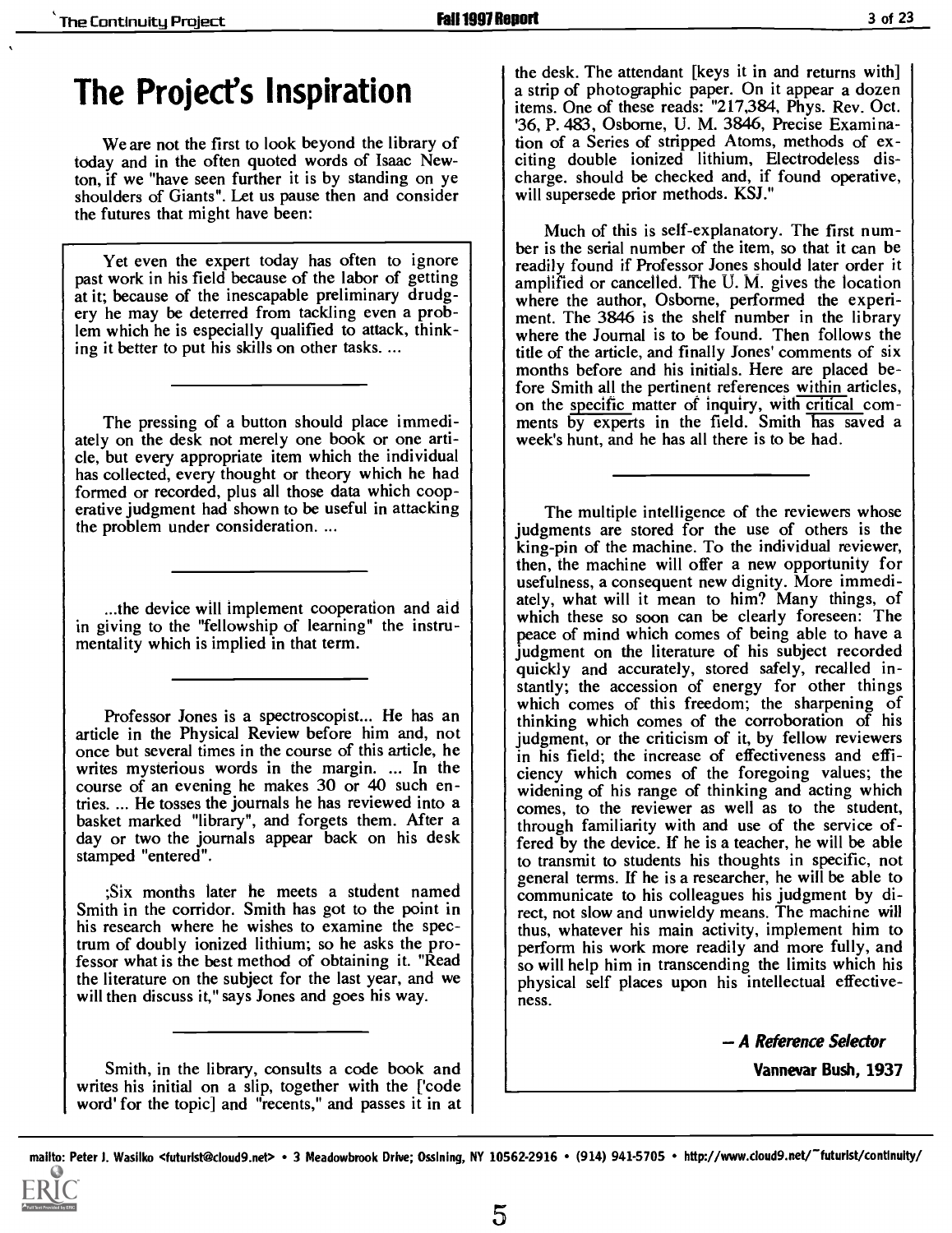It consists of a desk, and while it can presumably be operated from a distance, it is primarily the piece of furniture at which he works. On the top are slanting translucent screens, on which material can be projected for convenient reading. There is a keyboard, and sets of buttons and levers. Othenvise it looks like an ordinary desk.

...Thus he goes building a trail of many items. Occasionally he inserts a comment of his own...

And his trails do not fade.

As We May Think

Question: Has any digital-computer system responded to questions phrased in ordinary English, or other natural language, by giving correct answers in natural language?

Requested bibliographies will be available at about 18:00. Do you want them delivered, or will you call, or will you request typeout?

Unfortunately, my office is not located near a pneumatic tube station.

Refer to bibliographies I requested last Friday.

Do cited or related references contain explicit definitions of "syntax", "syntactics", or "semantic"?

Libraries of the Future

In essence, this new model is based on the social construction of knowledge...

... focus is now upon computer support for the conversation of knowledgeable peers-the social content of the interface is predominant;

- The Society of Text

I am in cyberspace. I once again resort to a freer writing, a writing more fluid and random....

Every paragraph an idea, every idea an image, every image an index, indices strung together along dimensions of my choosing, and I travel through them, sometimes with them, sometimes across them....

...Like a bird of prey my acuity allows me to glide high above the plains of information, seeking jewels among the grains, seeking knowledge.

I sense the presence of others. I see the traces of passage, the flares of trajectories of other searches. Those who share my interests visit the spaces around me often... I open channels and request communication. They blossom into identities that flow in liquid metamorphosis.

- Cyberspace: First Steps

...when we design computer media we are hardwiring a mechanism for the social construction of knowledge.

...Ten years from now our old card catalog may well have metamorphosed into a "virtual library" of its own. It should be possible to "browse" the stacks without leaving the terminal; to "open" a book and view its table of contents; perhaps even, to flip through the pages of two books, physically located on different levels of the stacks and compare them.

- Sociomedia

The computer textualizes everything: it is our writing of the world as we know it, a map of illiteracy. It must always contain a black space, a margin in which to write...

... empowerment may be just as important a goal as simplicity for many users.

- Contextual Media

mailto: Peter J. Wasilko <futurist@cloud9.net> • 3 Meadowbrook Drive; Ossining, NY 10562-2916 • (914) 941-5705 • http://www.cloud9.net/~futurist/continuity/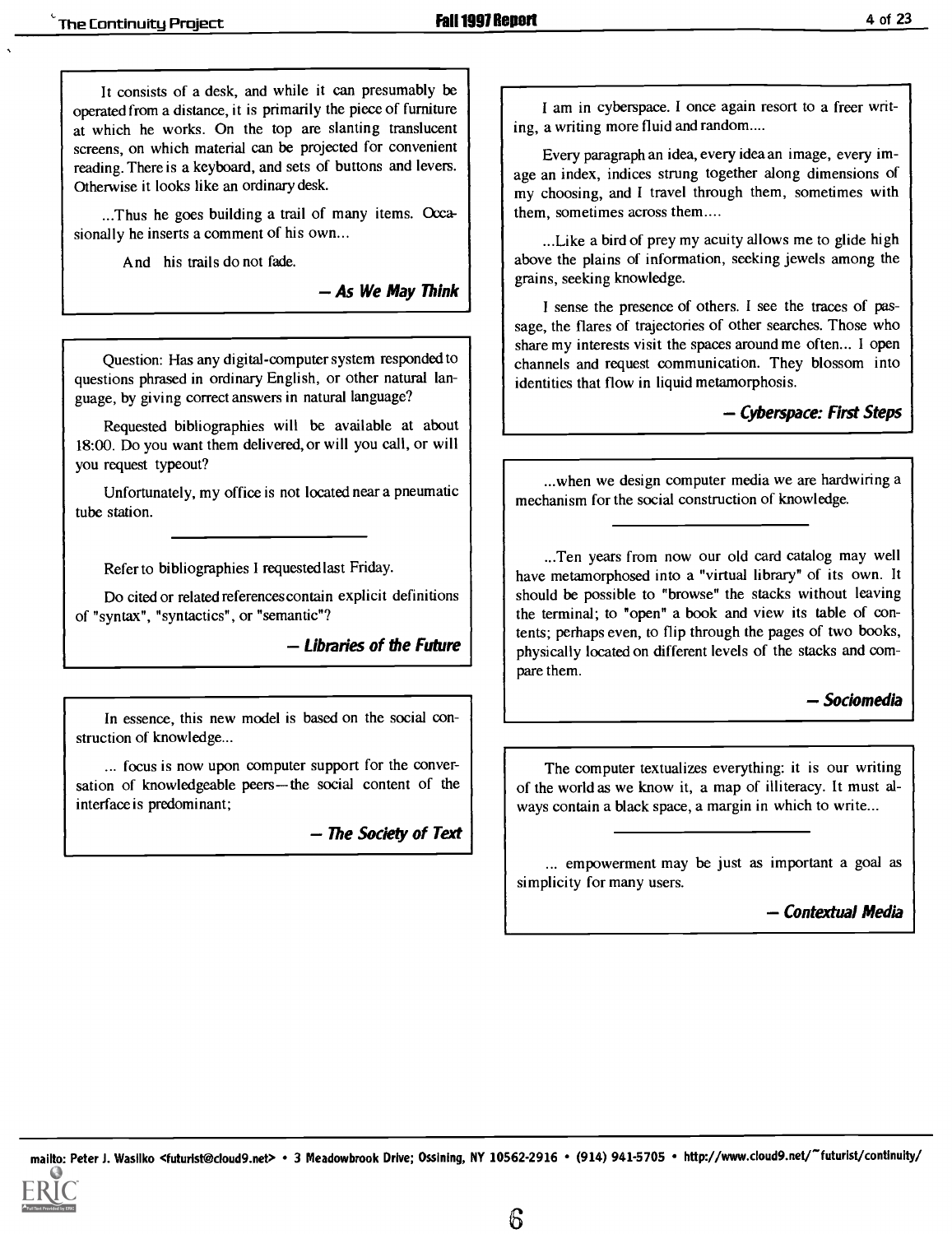# The Philosophy Behind the Project

The Continuity Project is a Manifestation of the Invisible College

Centered on and named by the philosopher, these unmet needs, to model and cast light on the physicist, and chemist Robert Boyle (famous for discourse communities that dedicate themselves to Boyle's Law), The Invisible College was an informal learned society in seventeenth century England. It began meeting circa 1645 at about the same time that the mathematician John Wallis organized a similar group to meet at Gresham College. Even after these groups went on to change history by formalizing their efforts in the founding of England's legendary Royal Society on November 28, 1660, the concept of an informal invisible college held a powerful allure. It was again manifest in the eighteenth century when the *Lunar Society of Bir-* mingham was constituted to promote the study of the practical arts pioneered by the Dissenting Academies among the middle classes. The modern conception of the Invisible College as something of a collective conscious embodied in interpersonal correspondence of the academic community originated quite recently when science historian Derek J. de Solla Price (1922-1983) published his magna opus Little Science, Big Science in 1963, in which he argued that distributed groups of scientists working on common problems constitute invisible colleges to offer encouragement, confer status, and "solve the communication crisis by reducing a large group to a small select one".

The idea of an invisible college has taken on new currency with the explosive growth of the Internet, which, with its dedicated mailing lists and ejournals, is literally saving the art of scholarly com- munication from extinction as skyrocketing subscription costs consume ever greater percentages of our libraries budgets crippling their ability to keep pace with the expansion of the record.

In a sense Price's focus was too narrow, for it is not enough to think in terms of supporting individual discourse communities which are arguably well served by our current generation of Internet technologies and the marked increase in specialization that characterizes on-line scholarship. Unfortunately, this environment is not particularly friendly to the lay researcher, the undergraduate students, the uninitiated, and the boundary spanners struggling to bridge the gaps between the disciplines and maintain the continuity of the larger academic community; for to them, the Invisible College remains, for the most part, invisible!

Yet, historically our greatest strides have been<br>made by those individuals who freely slipped the bounds of disciple avoiding the calcification of thought that comes with too narrow a focus.

The Continuity Project is a manifestation of this long tradition that strives to extend it to embrace these unmet needs, to model and cast light on the the pursuit and transmission of knowledge. It is this tradition of the amateurs, mentors, educators, boundary spanners, and life-long multi-disciplinary and inter-disciplinary contributors that the Invisible College represents and which this project hopes to empower!

As we set forth to develop the *Continuity* soft-<br>ware, we embrace the pedagogical principles of Seymour Papert's Constructionist model which holds that people learn best while creating personally meaningful artifacts!

It is our hope that the various facilities developed for *Continuity* will possess this quality and that, in working on a large scale real world project that must of its very nature knit together many strands of research, our students may escape the lack-of-experience Catch-22 that plagues recent graduates.

We are confident that the undergraduates and graduates working on the project will come to internalize a holistic view of the academic enterprise and build a rich set of shared skills and individual core competencies that will enable them to make significant high-impact contributions over the full course of their lifetimes.9

<sup>&</sup>lt;sup>9</sup> The reader concerned with such pedagogical issues in the context of science and innovation is commended to see Discovering : Inventing and Solving Problems at the Frontiers of Scientific Knowledge by Robert Scott Root-Bernstein. Harvard, 1989. If your interest goes more to the use of technology to facilitate education, see Engines for Education at <http://www.ils.nwu.edu/"e\_for\_e/> by Roger C. Schank and Chip Cleary. The Institute for the Learning Sciences, 1994. The former work is also a rich source of insight in the development of a general research ontology. The later, while ostensibly focused at the K-12 level, serves as a functioning example of an ASK system that also touches on the problem of "Inert" knowledge at <http://www.ils.nwu.edu/"e for e/nodes/NODE-19-pg.html>.

The ILS Technical Report series at <http://techreport.ils.nwu.edu/> is a veritable gold mine of ideas for case-based reasoning and computer aided instruction. Reports #2 and #25 bear particular attention.

mailto: Peter J. Wasilko <futurist@cloud9.net> • 3 Meadowbrook Drive; Ossining, NY 10562-2916 • (914) 941-5705 • http://www.cloud9.net/~futurist/continuity/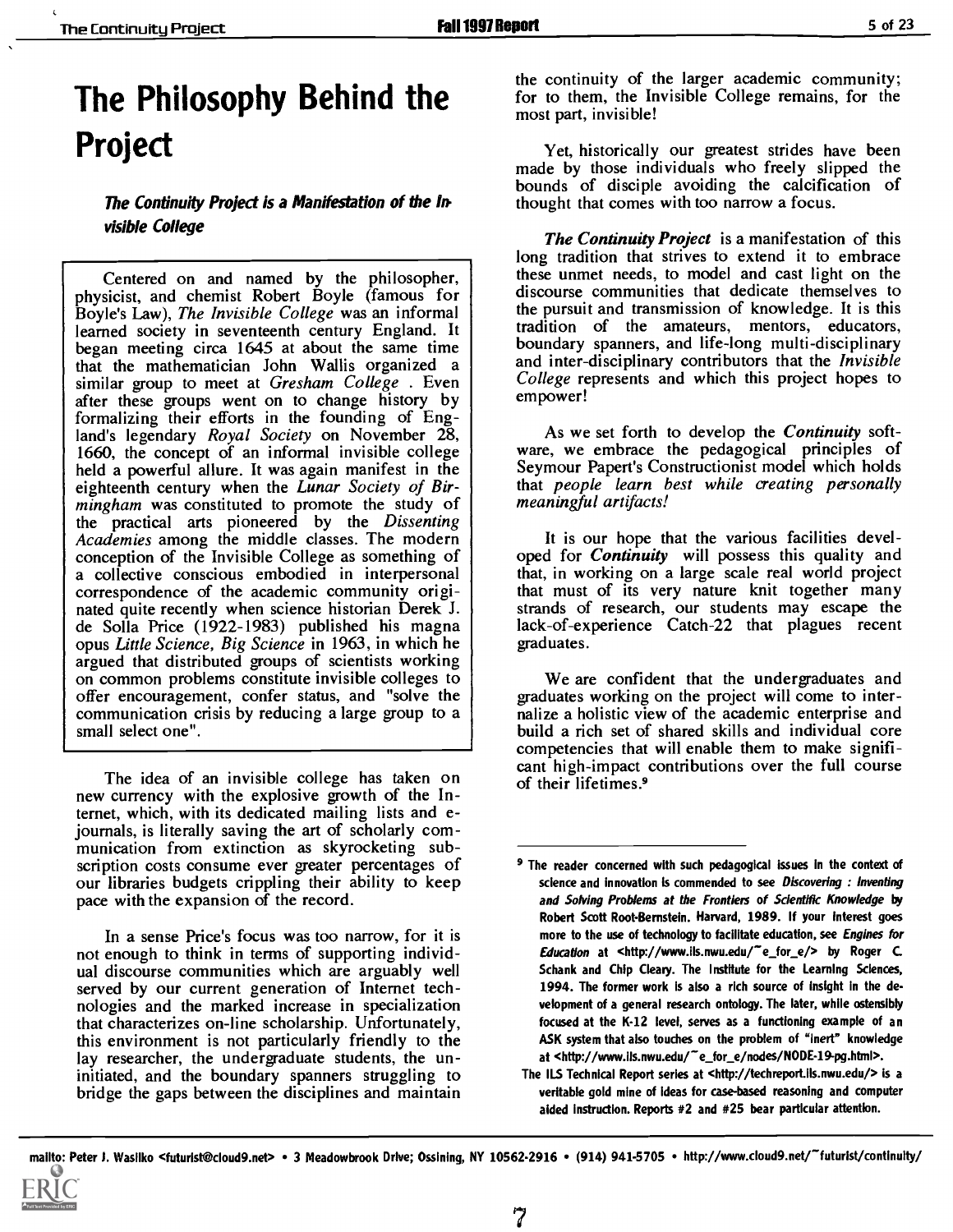# The Need and Prospects for the Project

Current library catalogs don't reflect how people really work with information, making them very inefficient tools, particularly for users new to a discipline. They represent monolithic centralized efforts to structure access to the written record that are failing to adequately address the growth of that record or to tightly integrate newer forms of scholarly communication (e.g. the web). Attempts to address the later of these concerns tend to focus on indexing newer media under traditional print classification systems (e.g. the Cyberstacks(sm)<sup>10</sup> project at Iowa State University) or on converting traditional print sources into a digital form (e.g. the Cornell Digital Library project). Several projects have developed testbed platforms succeeding to varying degrees in integrating sundry commercial and public domain tools to achieve these goals."

#### Universal scanning and indexing is not enough.

But even if every book were digitized, if every web page were assigned an LC call number, and if every catalog record in the world were available on the desktop, this approach would still have failed to address the more pressing issues of providing a fine enough granularity to the indices, protecting the user from information overload, and supporting the naive user's efforts to embrace a new field of knowledge. Indeed such a system would prove even less useful than current ones (even if we assume the presence of full text searching and some heuristics to reduce the number of records presented to a more<br>manageable number than the millions that could<br>can't hope to keep up with the explosion of selfwell be returned in response to any query) because our underlying approach to cataloging doesn't capture the often subjective and uncertain domain specific directory knowledge that guides real researchers.

Granted that any future catalog ought to employ Natural Language Processing techniques and Infometric Analysis which could probably extract some of this from the raw text of encoded documents. However, as a discipline matures it evolves a conceptual schema and historical gloss that writers assume they share with their audience, thus in many cases the most critical meta-content simply cannot be found in or inferred from the text itself!

#### Lessons from Law

It is to the world of law that one must turn for a glimpse at what should be common place. For in law, effective information retrieval is the cornerstone of juris prudence, the doctrine of stare decisis demands that we reconcile our decisions with similar past cases leading to much more explicit attribution of ideas within our literature. Opinions are scrupulously indexed by proprietary topical "key numbers" and the intent of bibliographic references is loosely captured by Shepard's Citations such that one can readily find cases that explain, distinguish, or follow a given one.

With this bounty of raw data, it is little wonder that law has been such a rich source for bibliometric research. More generalized citation databases were introduced in the 1970's to cover broader areas of scholarly periodicals, but as Professor Geraldene Walker has observed they lack authority control and often contain inconsistencies, propagating errors from the original journal's copy.

#### Keeping Pace with the Growth of the Record

This leads us back to the dilemma facing any centralized indexing or authority control enterprise. While it may be convenient for libraries to subscribe to the services of such bibliographic utilities they published scholarship on the web, offer variable grained indices to meet the needs of experts as well as novices, and perform the back work to eradicate all vestiges of uncertainty.

While their are many domain specific controlled vocabularies and thesauri that can do much to ameliorate the granularity problem within a discipline, they have traditionally been prepared for the library professional and are seldom integrated into the end- user experience; moreover, they tend to be highly context sensitive making any effort to serve a broad constituency of discourse communities quite daunting. Only a large scale distributed solution will do and only through such a means can we reasonably hope to capture the "modals"  $-$  intentional relationships akin to the distinctions reflecting the purpose of citations that make legal information retrieval effective.

<sup>10 &</sup>lt;http://www.public.lastate.edu/~CYBERSTACKS/>

We must note however that current initiatives have been subject to criticism for too great an emphasis on building technology testbeds at the expense of content /collection development and user/usage studies. By providing an extensible architecture  $-$  in short a software framework for dynamically adding and evaluating new search and retrieval strategies, Continuity will allow multiple experiments to leverage off a common knowledge base making it possible to compare and contrast approaches while providing an unprecedented level of user feedback.

mailto: Peter J. Wasilko <futurist@cloud9.net> • 3 Meadowbrook Drive; Ossining, NY 10562-2916 • (914) 941-5705 • http://www.cloud9.net/~futurist/contlnuity/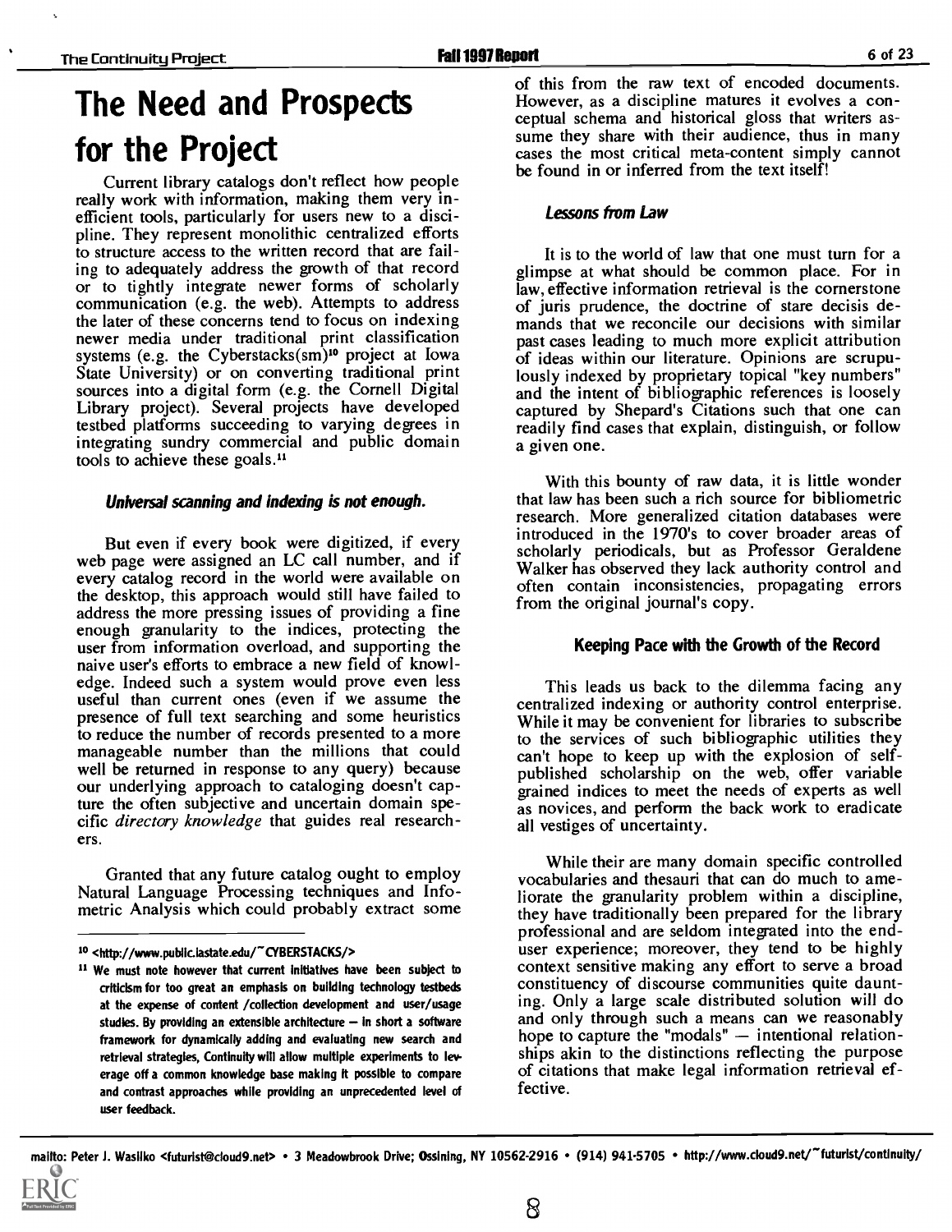#### The Invisible Web

and since legal outcomes effect powerful interests there has been no shortage of funds to maintain the intensive centralized efforts needed to maintain the meta-record. Once we move outside of this unique context the economics change and one cannot hope to significantly expand the role of the bibliographic utilities which already strain the budgets of their subscribers.

#### Fadlitating the Research Process

Let us now pause to consider how real research-<br>ers work. Over the years I have spent much of my time on interdisciplinary research, entering new<br>fields of knowledge and new bodies of literature with considerable regularity. The library catalog is of limited utility at these times. I may turn to an enof limited utility at these times. I may turn to an en-<br>cyclopedia for some background and to identify<br>engines of the same structure repeat, the same potential subject terms, but unlike legal encyclopedias, general reference works make no serious effort dias, general reference works make no serious enormal observations that are lost to the world unless their<br>to key one into the literature. Still, they give you work is deemed specialized and advanced enough to enough to plug in some search terms and find the area of the stacks in which that subject is housed.

Unfortunately the linear arrangement of shelf spaces will frequently put relevant material out of reach displacing material on a topic like Schank's conceptual dependency theory so it will not be found with general artificial intelligence work where one might expect it. Thus if one didn't know about it in advance it might never be found. Short of stuffing index cards into books or publishing a survey article, there is no mechanism by which I might alert other scholars to this peculiarity of organization.

#### Augmenting the Record

Suppose now that a naive user arrives at my public library and randomly picks up a gardening or cookbook. He or she might find an old recipe<br>calling for the use of an herb, such as Comfrey<br>(Symphytum officinale Boraginaceae), which some<br> $OCR$  in the entire corpus of print resources for (Symphytum officinale Boraginaceae), which some  $\overrightarrow{OCR}$  ing the entire corpus of print resources for authorities no longer deem safe for internal con-<br>sumption. Again, short of defacing the book or plied in isolation. By having it removed from the shelves depriving everyone of access to the rest of its content, there is no way to address this issue

There is no way for me to find out what books are valued in the new discipline short of asking a structure of a human or falling back to the old grad student strat-<br>human or falling back to the old grad student strat-<br>much of Academia itself will come to be seen as egy of "reading around" at random for some weeks on the assumption that I will chance on enough evi-

Law has long strived to capture the gestalt rec-<br>
ognizing that individual works do not stand alone<br>
ognizing that individual works do not stand alone<br>
ognizing that individual works do not stand alone<br>
ognizing that indiv dence to form an accurate opinion. I can't consult the catalog and determine which sources are most most lively debate. I can't directly learn anything of substance about the authors in a field or the issues that concern it. I can't even find any guidance in deciding whom I might want to talk to in person to seek guidance.

> In short, I can't work efficiently since little of the information I would seek from an expert is captured in the traditional catalog which is organized around physical sources instead of the people, places, objects, issues, ideas, and dialogues they concern. Everything is reduced to a handful of subjects and descriptors that capture none of the nuance and texture behind them.

#### Implications for the University

semester after semester students repeat the same background research forming opinions and making warrant formal publication. This is not to say that they ought not master such research skills, merely that their efforts ought to contribute something of lasting value on which the next scholar who passes their way might build.

Clearly there is need for a shared core of readings, but some significant measure of effort should be channeled where it is not reduplicative of earlier work. One ought not have to await a Ph.D. to take part in the dialog  $-$  an issue must be addressed in any solution to our dissatisfaction with the conventional catalog.

#### Condusions

Throwing hoards of professional indexers at the information explosion may not prove to be economically tenable or generate qualitatively acceptcentralized storage, nor will any other technique apgrated framework that puts end users at the core of its strategy, we can shift paradigms and make the dynamics of change work for us!

But if we close our eyes and carry on along our present course, the Library and to a lesser degree much of Academia itself, will come to be seen as increasingly irrelevant in the face of a web-based

mailto: Peter J. Wasilko <futurist@cloud9.net> • 3 Meadowbrook Drive; Ossining, NY 10562-2916 • (914) 941-5705 • http://www.cloud9.net/~futurist/continuity/

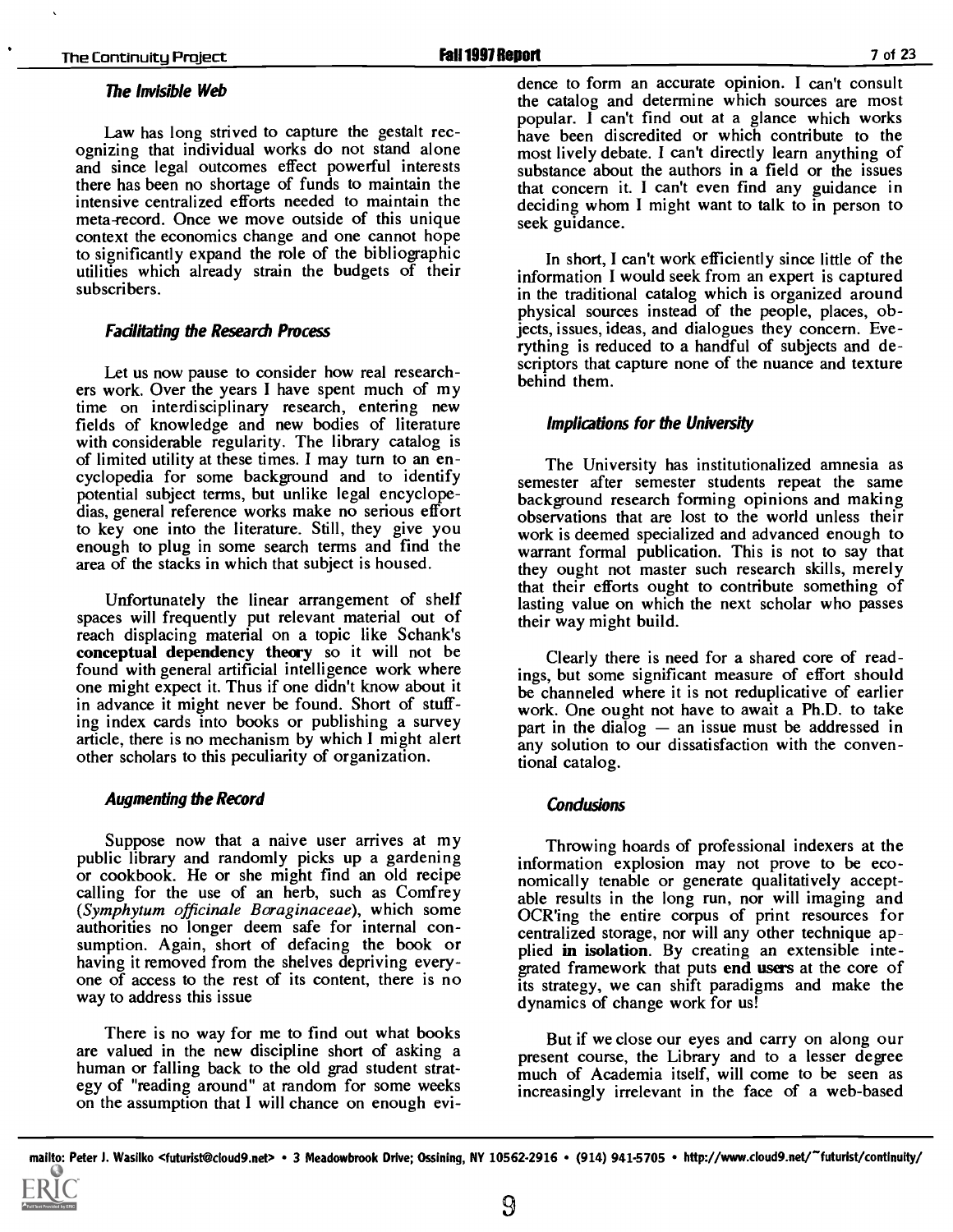#### The Continuity Project **Fall 1997 Report** Fall 1997 Report **Fall 1997 Report** 8 of 23

free for all as the window of potential funding for new information infrastructures closes and purely commercial considerations come to dictate the shape<br>
of future information access. How ironic it would be emphasis on the applications of digital libraries. This of future information access. How ironic it would be if we failed to fully unlock the benefits of technologies we have so long nurtured with public support at the very point when their potential to transform our libraries, universities, governments, and corporations for the benefit of all was at its greatest!

Across the nation a whole generation of scholars is being lost to underemployment, downsizing, and a<br>pervasive lack of opportunity that stems from the<br>lack of opportunity that stems from the<br>lack of opportunity that stems from the<br>lack of research, embracing small and la loss of self-confidence throughout our great institutions. This new lost generation has great potential and much to offer. Given the opportunity and modest support, it stands ready to take up the challenge and join with government and industry to create a truly innovative information infrastructure for the future that will finally unleash the missing productivity gains which we have so long sought from our<br>clear that The Continuity Project would be an ideal information technology investments.

#### Future Directions

The time is ripe to move forward. In March of this year Daniel E. Atknis of The University of Michigan's School of Information & the Department of Electrical Engineering and Computer Science organized a National Science Foundation Planning Workshop on Distributed Knowledge Work Environments : Digital Libraries in Santa Fe, New Mexico. The purpose of the workshop was to evaluate the results to date as the initial period of funding for digital library research under the NSF / DARPA / NASA Digital Library Initiative (DLI) draws to a close.'2

high budget narrow domain imaging intensive tack and lead the workshop to these conclusions expressed in the Abstract of its final report:

Some desirable distinctions between the current DLI and future programs include the following: Current DLI, involves broad technical agendas, experimental, technology testbeds, modest support for content & collections, narrowly circumscribed context of evaluation, and few user/usage studies. Suggestions for future initiatives should, by contrast, have refined technical agendas, real-world testbeds emphasizing interoperability and integration, increased support for content and collections, operational systems containing collections of value to domain applications, broad, multidimensional contexts of evaluation, and user/usage-oriented focus. Some participants further stressed the need for more was proposed in order to build user support for<br>digital libraries, to deliver value to teachers and scholars in different contexts, to link up with the commercial publishing world, and to focus research in the most valuable directions.

There was general agreement over the days of the workshop that any new initiative should be structured to encompass a "diversified portfolio" of and highly general research trajectories. These would call for strategically structured funding initiatives involving cooperative contracts and grants with the various partners suggested in the previous section.

In light of these considerations, it should be candidate for funding in the second round of the NSF / DARPA / NASA Digital Library Initiative. Our unique mix of user-centric design and our planned end-user programming capabilities would make our proposal particularly intriguing to these agencies.

By making it easy to incrementally adapt Continuity to changing conditions we will move away from the current monolithic model in which institutions completely replace their OPAC roughly once every five years, with a model based on continual evolutionary improvements and extensive customization at the departments, work group, and individual levels.

Those initial projects took, for the most part, a statural native to the troubling trend of pressuring pro-Our plans for the Epoch extension language and framework will allow our proposal to offer an alter- native to the troubling trend of pressuring pro- grammers to standardize on a common programming language. $<sup>13</sup>$  In essence, the purpose of Epoch is</sup> to compliment Java by providing a range of serverside programming options and CASE tools making it feasible for different research groups to integrate their results.

> Therefore we are confident that, The Continuity Project will be able to attract strong corporate, government, and institutional support!

<sup>&</sup>lt;sup>12</sup> While we stiil await receipt of the full hard copy report, the Workshop's web site can be found at <http://www.si.umich.edu/SantaFe/>.

 $13$  This move, primarily towards Java, is driven by the desire for "write once, run anywhere" code based on byte-code interpreters which emulate the effect of running the code on a common architecture neutral virtual machine. This introduces a significant performance penalty unless the virtual machine code is compiled down to native code. Michael Franz and Thomas Kistler of the University of California at Irvine offer a more elegant tree-based approach to portability called Slim Binaries which is used by the Juice browser plug-in.

mailto: Peter J. Wasilko <futurist@cloud9.net> • 3 Meadowbrook Drive; Ossining, NY 10562-2916 • (914) 941-5705 • http://www.cloud9.net/~futurist/continuity/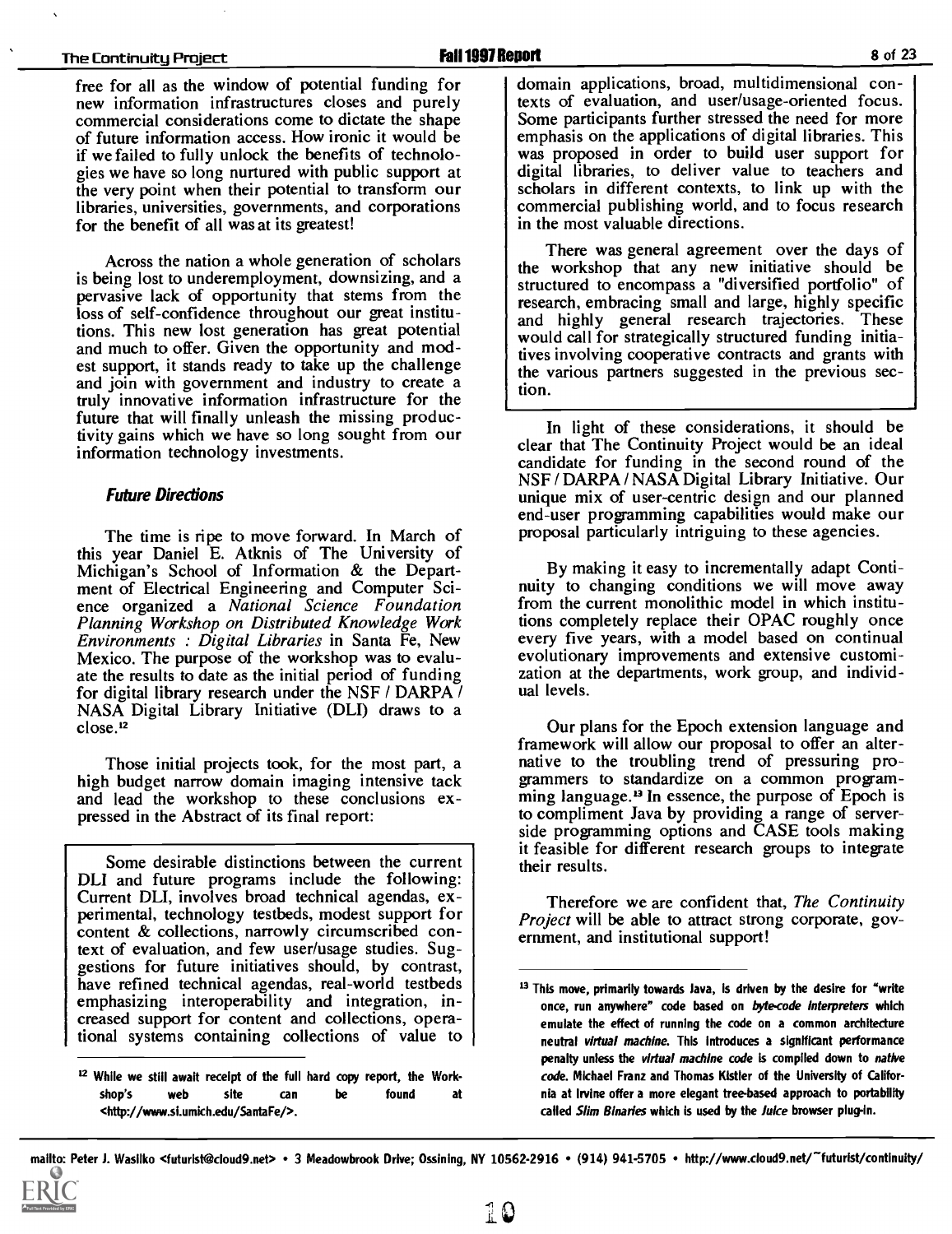### Desiderata

### Continuity will be a New Millennium OPAC Designed to Function as a User-Centric Collaborative Knowledge-based Learning System

The catalog needs to provide its users with a grounding in fields that are new to them. It should offer both visualizations of the collection and of scholarly activity using the collection. It should support subjective queries and be able to handle a natural language dialog. Over time it should develop personal profiles of its users and tailor its responses to better meet their needs. It should help them to get<br>into contact with one another and to update the ral language queries, both to support user access overall store of knowledge to manage errata and incomplete leads.

To achieve these objectives, Continuity needs to capture far more meta-knowledge about its subject matter than one ever found in a three-by-five card file, and the only feasible way to build such a store monotonic authority control so it can capture, re-<br>of knowledge is to gather it in small measures over cover from, and work with incomplete (or even erof knowledge is to gather it in small measures over time from a large number of users.

But if we want our end users to contribute this knowledge, we must solicit it as transparently as possible. Our ultimate end users simply cannot be ex- pected to sit at a terminal for a prolonged period, book in hand, keying in answers to questions from the catalog.<sup>14</sup>

Moreover, the system must scale up economically to support more users and domains of knowledge and it must be extensible over time so that it can integrate new technologies, new media, and new data types along with new domain specific control heuristics.

Taken together with the foregoing desiderata, these considerations lead to our ultimate design goals. Thus in its ultimate form, Continuity must provide:

#### An Extensible

It should have at its highest levels, an object oriented systems architecture to promote well factored extensibility. It should expose an application pro-

grammers interface and provide network access protocols to support low level third party extensions and cooperation with remote processes. It should have (and provide hooks to develop additional) interfaces to view and manipulate HTML, HDF, and other raw data formats. It should provide a mechanism to refine the ontologies used by its subsystems to better support the unique aspects of key domains like Law. It should be programmable at a high level by its end users in a multiparadigm programming / scripting language to encourage the development of new facilities to seamlessly augment the capabilities of the base system.

#### Intelligent

The system needs to be able to respond to natuwith low-end hardware and to provide an alternative to the direct manipulation paradigm in controlling visualizations. It should have plan recognition capa- bilities and maintain user profiles so it can resolve ambiguities, handle ellipsis, and most importantly, base its recommendations on the needs of individual users. It should support some form of nonmonotonic authority control so it can capture, reroneous) citations. It needs a heuristic basis to provide context sensitive evaluations of the credibility and utility of individual sources and authorities. It should offer a scalable adaptive user interface and provide extensive context-sensitive help to minimize training and support costs.

#### Integrated

It must provide a uniform interface to print and digital resources. It should unify the library catalog with the campus-wide information system. It needs to support and combine both graphical and textual modes of interaction with its users. It should also incorporate models of people, organizations, concepts, and artifacts. Since the system must be extensible, it must support *computer programs* as a key class of artifacts and should therefore support their Libraries of the Future). Recognizing the importance of such programs, both as a means of augmenting the system's capabilities and of conveying substantive knowledge, a *literate programming* – and more generally, by logical extension a literate note-taking  $-$  environment should be provided to produce both highly readable documentation/notes and executable code/knowledge-base entries as an integral part of its architecture. In short, the system must provide a complete information infrastructure that facilitates research, analysis, and publication.

<sup>14</sup> However it is reasonable to have them provide such feedback on a sporadic basis and for us to engage In a concerted centralized effort to seed our initial system with coverage of project related literature.

mailto: Peter J. Wasilko <futurist@cloud9.net> • 3 Meadowbrook Drive; Ossining, NY 10562-2916 • (914) 941-5705 • http://www.cloud9.net/~futurist/continuity/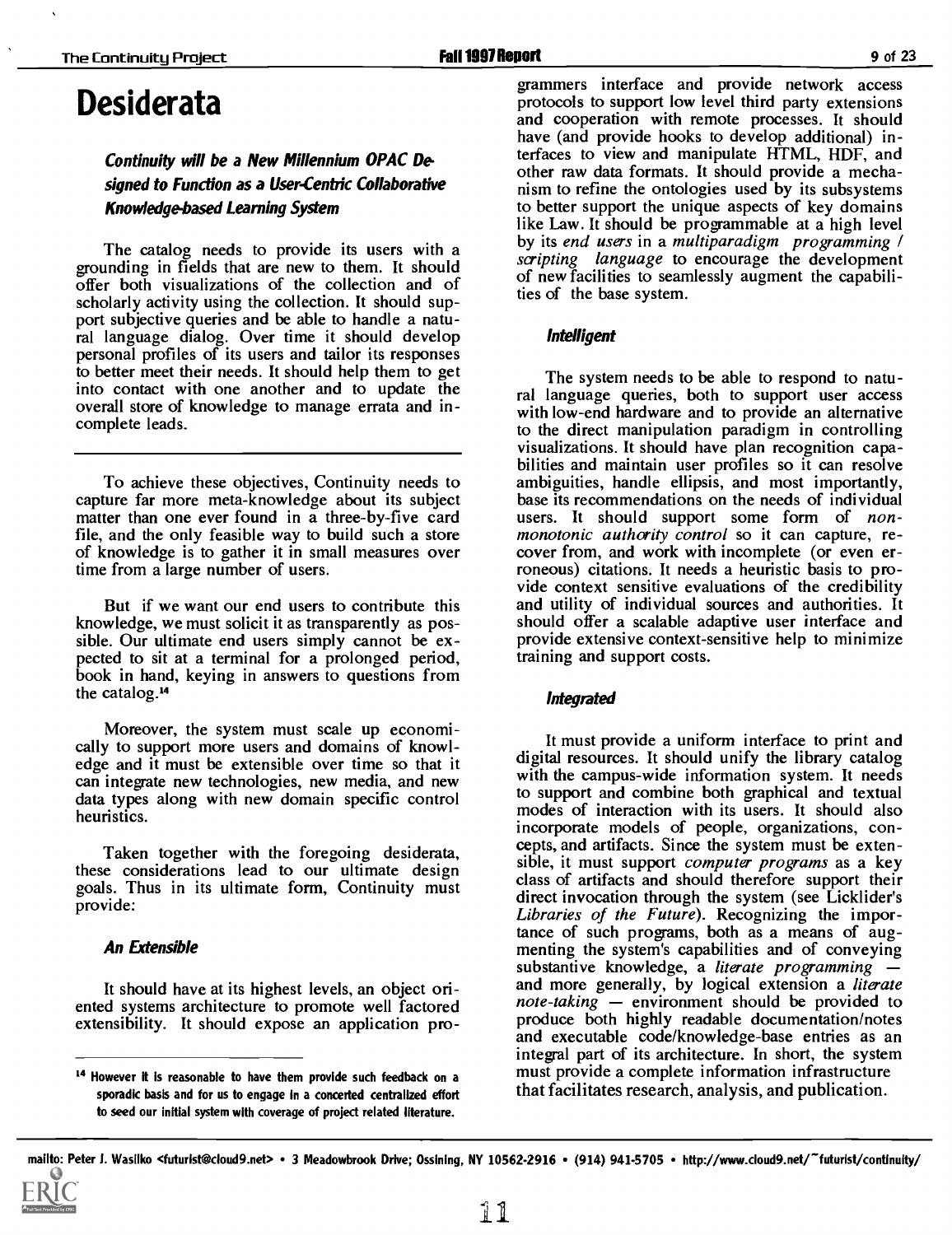#### Collaborative Catalog

The system should rely on a broad spectrum of objective and subjective input from its users to refine and extend its knowledge over time.<sup>15</sup> System-wide security protocols, including provision of *statistical* database security , must be implemented to guarantee *user control* of access to their personal profiles and borrowing patterns on a fine grained basis (eg. a user might elect to make public all borrowing and comments not related to some sensitive topic like "personal retirement planning" research). It should employ a cybernetic design with social control heuristics to encourage cooperative behavior, guide its future growth, and optimize the utility of its resource allocations. It should provide a mechanism to route and retain questions and recommendations for future research. It should offer a variable grain of coverage to reflect the needs and interests of its user community (ie. some areas may contain little more than current catalogs while others will have fully developed subject outlines, video ASK systems to introduce and evaluate resources, and extensive ongoing critical discussions). It should directly support user-user interaction with directory services and interactive communication facilities with optional anonymity. It should be pro-active and directly initiate queries of recognized experts as one of its information seeking strategies as well as suggest possible collaboration between researchers exhibiting similar interests.

#### & Distributed

This is implicit in our need to support personal computer, work station, and personal digital assistant based satellite systems for transparent personal use in note-taking and *information farming*<sup>16</sup> through which the system can learn. By pre-clustering the collection into various subject matter domains and storing them on separate departmental servers, it will be possible to exploit the parallelism inherent in our organization of the record to deliver faster response times and prune the search tree to offer more contextually sensitive help. A distributed architecture will also scale more readily and offer performance that gracefully degrades under increased system loads and an expanding user base. Moreover, by avoiding the need to store all of the systems knowledge in a centralized store we can significantly increase the forty odd gigabytes of storage employed by current systems without facing a cost prohibitive investment in new high-end computer hardware.

#### Institutional Memory Archive

It should be structured as a heterarchy of nodes representing and preserving the intellectual activities of entire organizations, departments, workgroups, projects, and individuals. It should retain compressed archival records of all substantive transactions (ie. those containing opinions, evaluations, theories, and suggestions) at each level for subsequent use. It should even record erroneous hypotheses, incomplete citations, hunches, and possible leads, must offer sophisticated filtering capabilities and employ heuristic search algorithms to make this bounty accessible. Finally, in should directly model and offer visualizations of the use of the collection itself with which we may optimize resource allocations and gain substantive insights into the growth and direction of entire disciplines!

The preceding analysis, which we continue to refine, embodies our design goals for The Continuity Project. During the course of its development we will progressively phase in greater levels of functionality over time until the lines between our research prototypes and the evolving production system eventually dissolve.

Is See "Pattie Maes on Software Agents : Humanizing the Global Computer", IEEE Internet Computing, Vol. I, No. 4, July/August 1997 in which Professor Maes posits that instead of taking a centralized approach to knowledge base development (as has been the case in the Cyc and Ontolinua projects), one would do better to "have a system that asks anyone who's online at the moment". p. 14.

<sup>16</sup> See <http://www.eastgate.com/squirrel/FAQ.html#Theory>

mailto: Peter J. Wasllko <futurist@cloud9.net> · 3 Meadowbrook Drive; Ossining, NY 10562-2916 · (914) 941-5705 · http://www.cloud9.net/"futurist/contlnuity/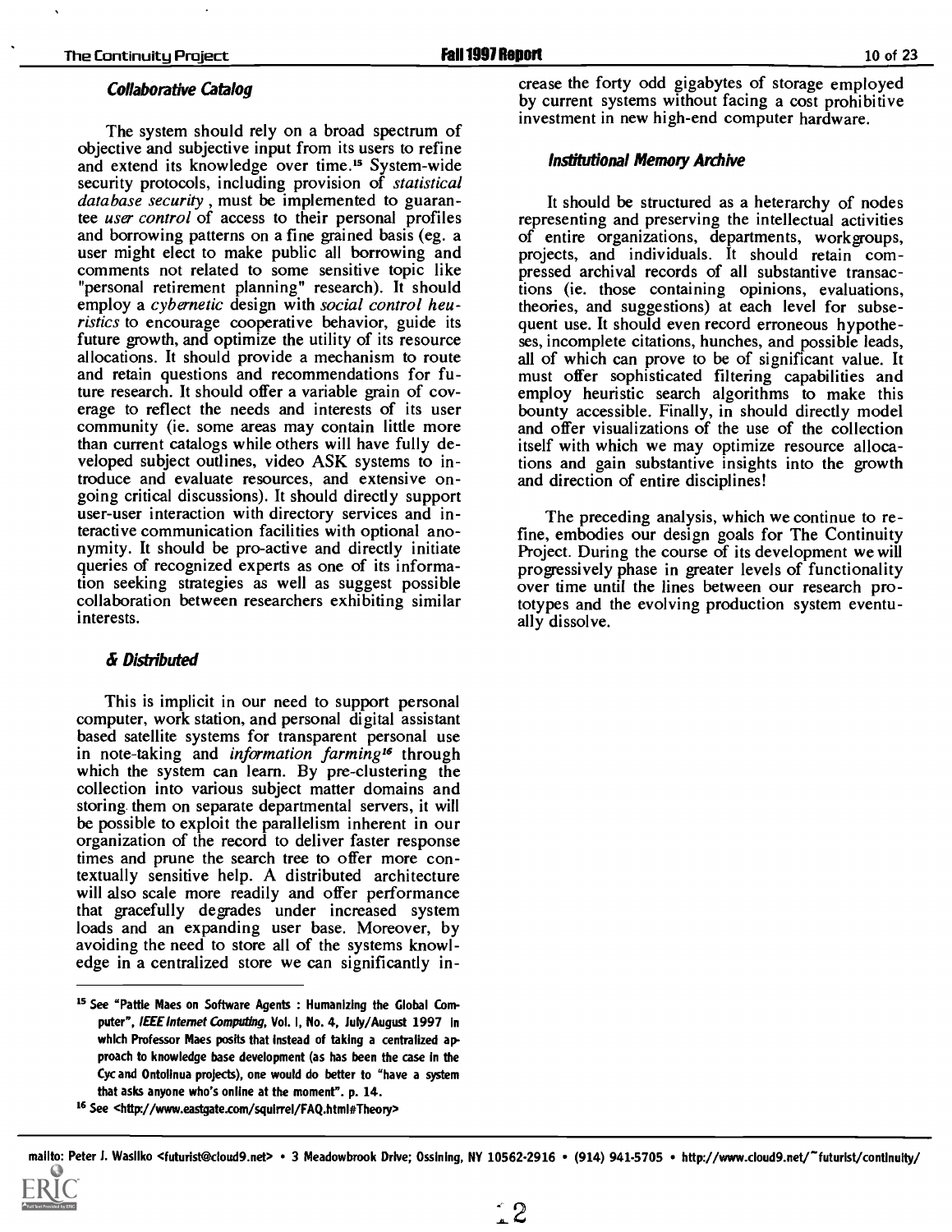### A Scenario

Like Vannevar Bush's Reference Selector and Memex, J.C.R. Licklider's Procog, Douglas Engelbart's Augment/NLS, Ted Nelson's Xanadu, Daniel Rose's SCALIR, and Stuart Sutton's LEX, Continuity represents a break with our current assumptions and mental models about how we should structure our interaction with the written record.

It builds on a rich tradition dating back to the 1930's and represents over a decade of the Director's interdisciplinary research into Law and AI, Human-Computer Interaction, Computer Science, Information Science, Innovation Management, Technology Transfer, and Law, Technology, & Management.

Here then is a typical scenario illustrating some of the capabilities of the system:

It begins with a student, manager, or government worker being presented with some new issues to research. He or she turns to an ubiquitous terminal and logs in, entering a name for the new project and thus establishing a unique context for subsequent dialog. If it is part of some larger initiative this is readily indicated either graphically or through a brief remark. The system then displays a quick 3- D fly through of high level subject areas much like we find in the HotSauce application.

When the user gets to the general neighborhood of the problem, the users slows down and additional display options become active. Since this is a new problem and an unfamiliar area, the user hits a help key and enters a videobased ASK system in which an expert provides a quick grounding in the field, explaining the main issues in the area, indicating major schools of thought, some leading thinkers, etc. Clicking on one of the issues leads to a second clip that offers some literature guides. The user types in a request for the most recent general survey work that is respected by his or her department but that doesn't rely on much math. Two books are cited, but one is in use. The system doesn't know if either uses much math in its treatment but offers to ask the books' last borrowers if it does. An hour later, the system reports that the older book does and the newer one doesn't. This information is now added to each book's record.

The next day the user visits the library and borrows the most recent book, takes it out to the park and curls up under a tree with it and his or her Personal Digital Assistant. The small screen is well organized for loosely structured note | cord has been mixed in terms of integrating these taking and it only takes a couple of taps to indicate which phrases represent ideas, people, places, projects, and things. In the next half hour the main ideas from the book have

been captured and a half dozen literature references, some incomplete, have been noted.

At this point the user sets the book aside and initiates a radio-LAN link to Continuity and the notes are up-linked to his or her account. Continuity then presents the full records for several of the references and offers its heuristic assessment of which of several alternate titles the ambiguous ones represent.

Our researcher had noted that one of these sources was criticized for inaccuracy in the general work and taps a verify button on the PDA causing Continuity to flag that source as being in question. As it turns out, that very source is on loan to a professor, who is trusted by Continuity as an authority with knowledge in the field. From the faculty lounge, the professor responds to Continuity's query by confirming that the source is in fact accurate, at which point Continuity flags the general reference work as being wrong on this point and suspect in its literature evaluations.

Meanwhile, since the professor has some free time, she offers to assist the researcher who brought the issue up; thus Continuity establishes a chat session between them in the top half of the researcher's PDA. In the bottom half the researcher takes some more notes for later use.

Returning home at the end of the day, our intrepid knowledge worker links the PDA to a personal desktop copy of Continuity which then organizes, cross-references, and prints out a neat copy of the notes while uploading some subjective feedback along with an anonymous user profile to the central system for future reference. As the sun begins to set, Continuity informs the researcher that an essay he or she had contributed anonymously to the system had attracted the interest of an alumnus recruiter who would like to talk to its author. After a brief anonymous discussion, actual identities are exchanged leading to a new job offer.

Most of the underlying research to realize the foregoing scenario has already been completed and countless efforts are underway to refine individual techniques which might be applied in such an environment. Continuity will draw on work in AI, Natural Language Processing and Agent based technology coming out of MIT, information retrieval work at Xerox PARC, insights drawn from Douglas Lenat and RV. Guha's work on the Cyc project, Roger C. Schank's efforts to design ASK systems at the Institute for the Learning Sciences, the innovations of the Hyper-G Consortium, Dave Winer's ingenious contributions with Frontier, and the host of digital library efforts now underway. Unfortunately the rectechnologies and transferring them from the lab to the field.

mailto: Peter J. Wasilko <futurist@cloud9.net> · 3 Meadowbrook Drive; Ossining, NY 10562-2916 · (914) 941-5705 · http://www.cloud9.net/~futurist/continuity/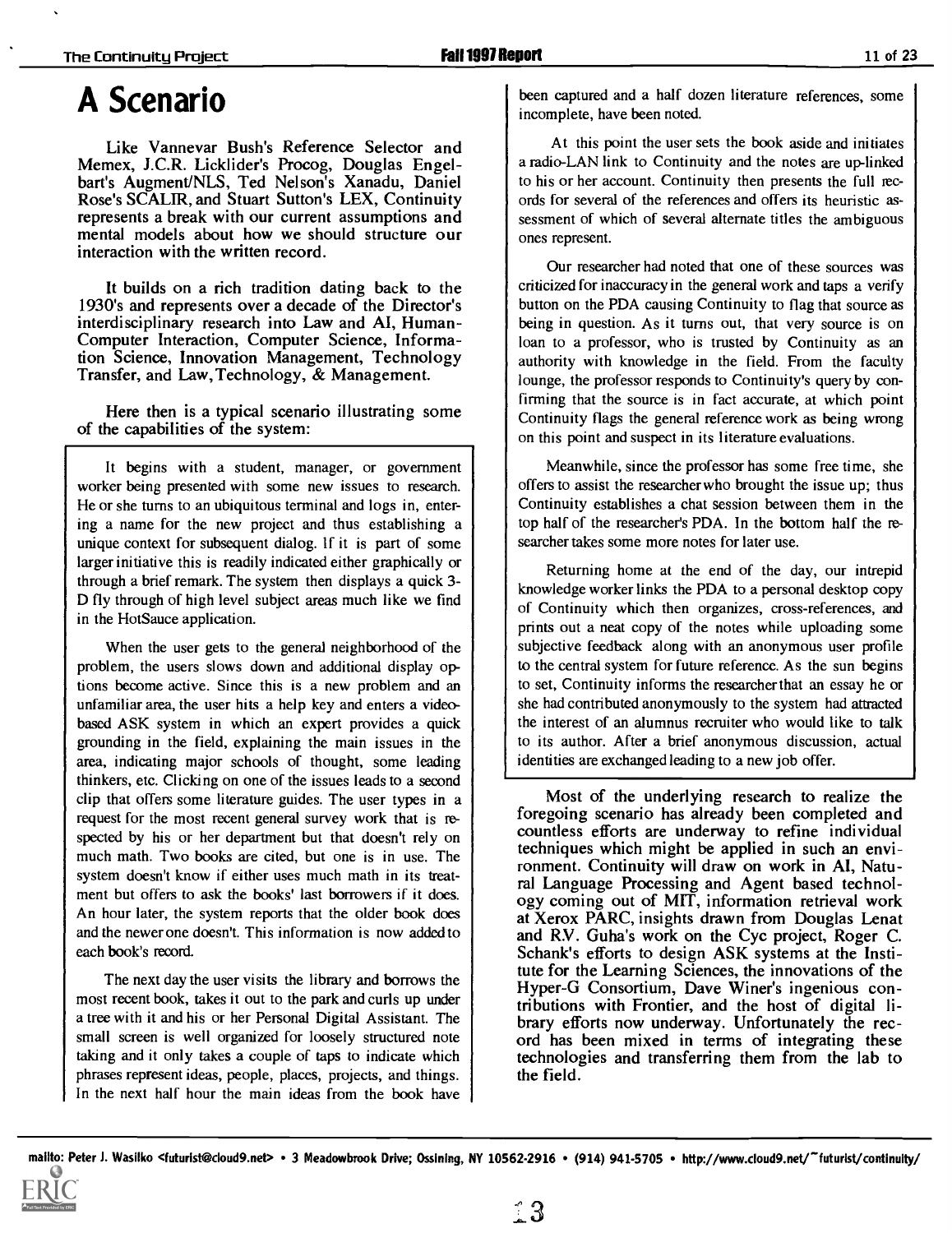## A Simulated User Session

Continuity will be a full participant in an evolving multi-modal dialog with its users!

Although Continuity is envisioned as an integrated system that will make extensive use of visualization technologies, much of its functionality will be exposed through a natural language dialog facility that will provide accessibility to remote or visually impaired users connecting via a conventional Telnet interface. Moreover, even in its graphical form, the Continuity interface will employ a mixture of modalities in which dynamic visualizations will<br>influence the course of a running natural language<br>dialog which will in turn permit a finer grain of<br>control of the visualization at a higher level of ab-<br>straction than c graphic manipulation metaphor alone.

This superimposition of textual and graphical dialogs will likely prove to be of particular value in  $\vert$  > the effective navigation of the n-dimensional "Benediktine Space" that could be generated from the Continuity knowledge base. To get a better sense of the uses the system might make of visualization techniques, please take some time to review the projects highlighted in the Big Picture(sm): Visual Browsing in Web and non-Web Databases clearinghouse maintained by Gerry McKiernan and Peter J. Wasilko, Esq. They also offer a more general survey of New Age OPAC's in the Onion Patch(sm): New Age Public Access Systems.

Before reading our simulated Continuity user session, please consider these desiderata set forth by Nicholas Negroponte, founder of The Media Laboratory at MIT, in his 1970 opus, The Architecture Machine: Towards A More Human Environment, which remains remarkably compelling and illuminating to this day.

Imagine a machine that can follow your design methodology and at the same time discern and assimilate your conversational idiosyncrasies. This same machine, after observing your behavior, could build a predictive model of your conversational performance. Such a machine could then reinforce the dialog by using the predictive model to respond to you in a manner that is in rhythm with your personal behavior and conversational idiosyncrasies. (p 11-13)

(1) mutual interruptability for man and for machine, (2) local and dedicated computing power within the terminal, and (3) a machine intelligence. (p 23)

...The dialog will evolve an intelligence, this intelligence will stimulate a more profound dialog, which in turn will promote further intelligence, and so on. (p 25)

- The Architecture Machine

Entering Text Access Mode

**Continuity** 

An Extensible Intelligent Integrated Collaborative Catalog and Distributed Institutional Memory Archive

The Library of the Future that Never Was, Realized in the Sociomedia of Today!

Please insert your university ID /Smart Card, activate your PDA's Infrared "Continuity Connection" tool, enter your name, or hit <return> for anonymous guest access:

Card 29089000492207 recognized.... Continuity Established!

Welcome back, Peter. It's a few minutes past 5 in the afternoon of September 26th, 1997.

You are currently working on the following projects:

1. Looking for clustering algorithms in procedural languages.

2. Finding out more about J.C.R. Licklider.

3. Reading up on natural language processing in Prolog.

You can begin a new project at any time.

 $>2$ 

Restoring the context of project 2.

I have found 2 more references to J.C.R. Licklider in the periodical literature.

But, before we continue, another user has a question that <sup>I</sup> cannot answer. Could you help?

> Why me?

Your colleague has asked me for the definition of a term that is not yet defined in the Word Net 1.5 lexicon; however, ft does appear in the context of several works you have read.

> What is it?

The term is "procognitive" in the phrase *procognitive systems*, which appears in several notes about J.C.R. Licklider's work.

mailto: Peter J. Wasilko <futurist@cloud9.net> • 3 Meadowbrook Drive; Ossining, NY 10562-2916 • (914) 941-5705 • http://www.cloud9.net/~futurist/continuity/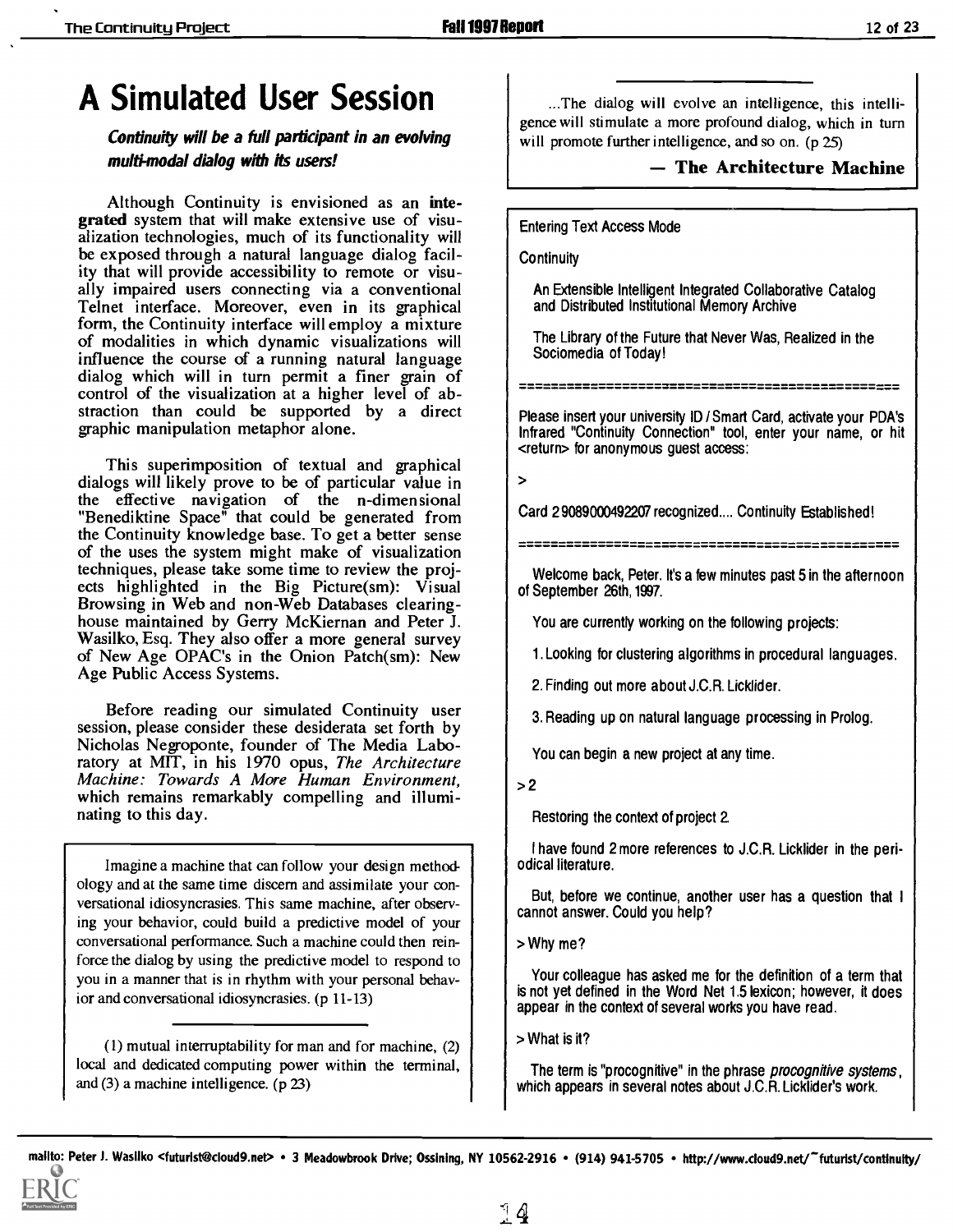A morphological analysis suggests a literal meaning of "systems for knowledge" or "systems in support of thought".

Can you define the expression for me with respect to its use by Licklider in terms suitable to a novice.

> Licklider defines procognitive as literally meaning "for knowledge". Procognitive systems are computer systems designed to promote the development and consolidation of knowledge by groups of people working on loosely related research.

Where would one find more information about "procognitive systems"?

> in his "Libraries of the Future"

Two definitions added to main dictionary; citations to J.C.R. Licklider and his book, Libraries of the Future , noted in the idiom entry for *procognitive* systems.

Definition for procognitive submitted to the Word Net group presuming an "extremely rare" familiarity.

Your assistance is appreciated and will be considered when you make priority requests.

> What other items did Lick write?

Do you want me to use Lick as an abbreviation for J.C.R. Licklider?

>Y

Did J.C.R. Licklider use Lick as an alias, or have other writers used it as such?

>?

If he used it as an alias or if other writers did, I can add that information to his profile. Was this the case?

> Yes, he insisted that everyone call him that.

Alias "Lick" established for J.C.R. Licklider because "he insisted that everyone call him that."

In answer to your previous query, Lick wrote:

"Man-Computer Symbiosis" and "The Computer as a Communication Device" with Robert W. Taylor

> Who is Taylor?

**2711311311012211** 

Director of the Digital Equipment Corporation 's Systems Research Center - dates unknown.

> Cross-reference Lick and Taylor.

That may take a few minutes.

Done.

Taylor wrote the preface to "In Memoriam: J.C.R. Licklider 1915 - 1990 " - -- Digital Systems Research Center: Report 61.

-----------------------------Its abstract reads:

August 7,1990

In the 1960s,J.C.R. Licklider published his ideas about the future role of multiaccess interactive computing. He looked beyond the existing limitations of punched cards and paper tape to a time when computers would interact in real time with the human user. By performing numerous routine tasks on demand, computers could contribute to a person's ability to formulate new insights and decisions. He saw man-computer interaction as enhancing both the quality and efficiency of human problem solving.

Articulating his vision was an important contribution in challenging people to examine the implications of an emerging technology. But through his work for the "Advanced Research Projects Agency" (ARPA), he was also able to give his vision reality. The projects sponsored by his program provided the research direction for computer science in this country for many subsequent years. Furthermore, his program was the first to provide the significant public funding necessary to guarantee the financial stability on which long-term research depended.

Perhaps his most important influence, however, was in the area of computer science education. Prior to his work at ARPA, there were no departments in US universities offering a Ph.D. in computer science. His program sponsored research at four of the first universities to offer graduate computer science degrees. These departments in turn provided role models for other departments that followed.

J.C.R. Licklider thus played a central role in initiating and sustaining computer science research and education in this country. To commemorate his important contributions, we reprint here two of his papers, "Man-Computer Symbiosis" and "The Computer as a Communication Device." In recognition of the debt owed to him by the whole computer science profession, and by every user of interactive computing, we dedicate this report in his memory.

> Do we have it?

No, but this report can be downloaded in Postscript or PDF format, or it can be ordered free of charge via e-mail from "srcreport@src.dec.com".

Since you generally prefer pre-printed hard copy, would you like me to order that report for you?

>Y

e-mail dispatched.

> All done!

See you next time, Peter. Have a nice day.

mallto: Peter J. Wasilko <futurist@cloud9.net> • 3 Meadowbrook Drive; Ossining, NY 10562-2916 • (914) 941-5705 • http://www.cloud9.net/~futurist/continuity/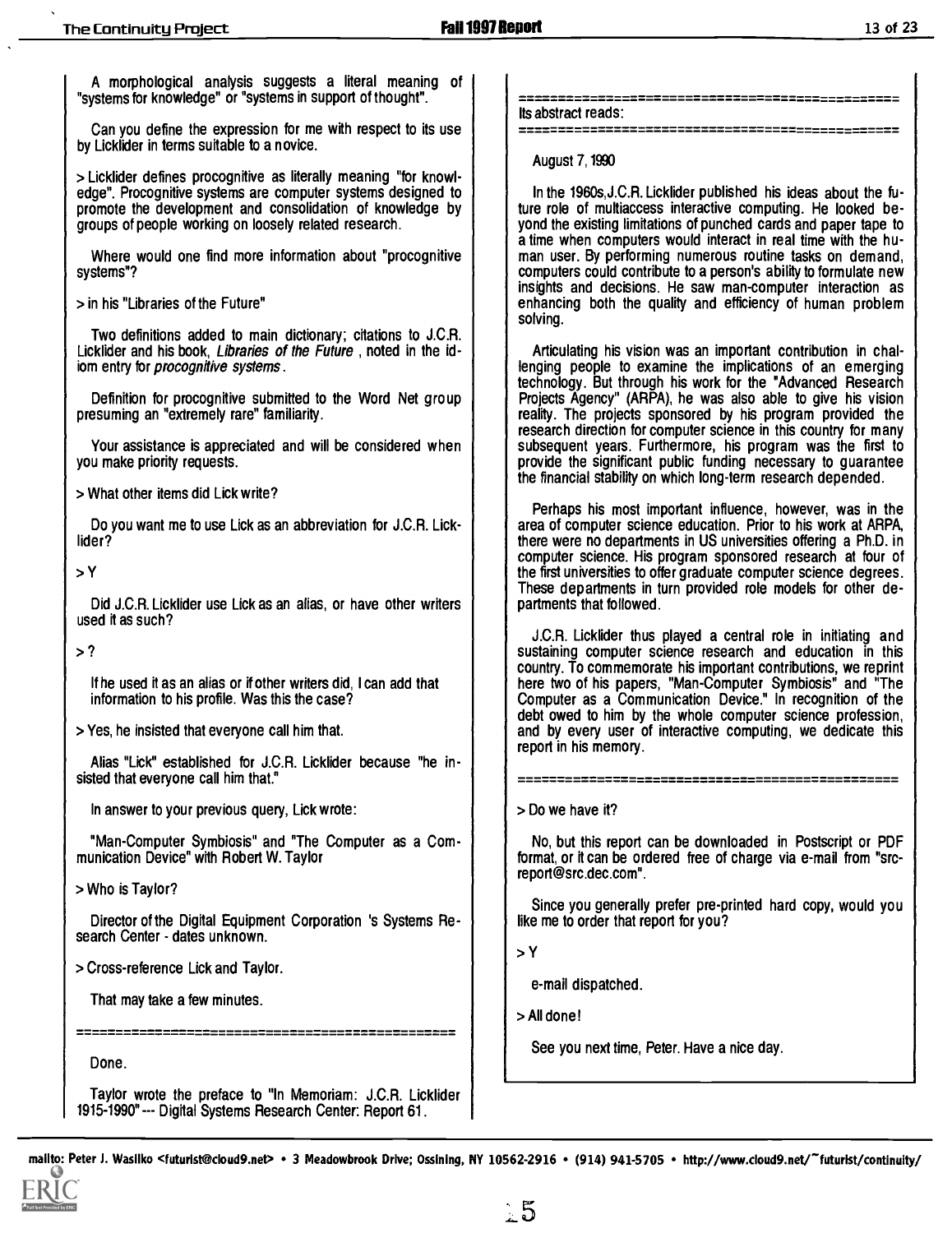### We Can Build It

To create a viable system it is vital that it be designed to run on readily available hardware, use the the system architecture for Continuity, both in terms best available technology to minimize the need to of communication protocols and MCF/XML extenbest available technology to minimize the need to re-invent the wheel, and be tightly integrated with the user interface of its host system to make its operation as intuitive and transparent as possible. Continuity must be designed to run on a high end Intemet/Intranet server and also operate on the desktop" to help users visualize, organize, and analyze their personal research efforts. But since few users are willing or able to conduct all of their research in front of their desktop system, Continuity must eventually run in a stripped down form on a handheld device to provide integrated semi-structured note-taking any time and any where!

MCF (Meta-Content Format), as modified by R. V. Guha at Netscape to work with eXtensible Markup Language (XML), and MIT's FramerD have the potential to replace MARC (MAchine Readable Catalog) records which suffer from confounding issues of logical data format, physical representation, content, and coding to such a degree that an early treatise on MARC format recognition required one hundred and fifty pages and an additional twelve appendices to explain; indeed the current scheme is so baroque that the 1988 based text with supplements through the end of 1991 confront the would be system designer with three and one-half inches of specifications and content designation guidelines. HotSauce suggests new visualization paradigms for citation networks and the cross-platform QuickTime Media Layer used in conjunction with Java or Juice offers the most practical medium for building the video-based ASK system to introduce new users to unfamiliar disciplines.

An interdisciplinary team in a university with strong external ties has the best potential to put all of these pieces together. The best approach would be to create something of a high-tech startup environment rather than a multi-institutional multi-group megaproject like the University of Michigan Digital Library for which Apple has been supplying hardware. The core group should be small enough (not more than a dozen) to have a realistic chance to forge a consensus and develop a shared vision. The WSU Software Practicum offers a sterling example of our intended methodology and pedagogical approach.

Over the first semester during which the group's primary focus would be a comprehensive literature survey. During the same period we would begin some exploratory programming while formalizing the system architecture for Continuity, both in terms sions to support a generic research model. On a PDA we would begin to develop the semi-structured note-taking application and catalog client (most likely in Java unless native development tools proved superior). On the desktop we would begin to develop or adapt the database server process and start to code import export modules to load MARC and Bibtex records. Soon afterward we would implement the ASK system with a team assigned to capturing expertise from retiring faculty members and building the first domain specific interactive essays. In parallel, another team would be introducing the first version of the collaborative system allowing users to annotate bibliographic records in the database and submit subjective ratings of sources. We would begin to use the system to manage our own research as prototypes would be introduced to target user populations. As we note in the next section, it is impossible to accurately assess time tables for the project, but our guiding philosophy will be to start simple with an extensible framework and deploy that internally at the first opportunity, grafting on additional functionality in phases over time so the system could begin to learn about and model the collection at the earliest possible date.

Once a working prototype is ready, it would be introduced to smaller target groups for actual use in their research until the system became sufficiently stable and had acquired enough domain knowledge to be offered as an auxiliary catalog to the overall community. The personal memory component would probably be offered at an earlier date to anyone using supported hardware so our user base and catalog could grow from the ground up, allowing us to catch any problems with scalability early on.

If Continuity fulfills its promise, its host univer- sity would stand to gain a tremendous measure of prestige propelling it to a preeminent position among its peers. For the students participating in the project, it would serve as a springboard for promising new careers.

<sup>17</sup> Continuity Servers might be restricted to POSIX compliant OS's and here restricted to POSIX compliant OS's and shrink-wrapped product or through institutional li-The software and its development framework could of course be licensed out to produce a revecenses under a model similar to that used by the Project Mandarin Consortium.

rely on Java to provide a uniform user Interface on PC's, inexpensive NC's which would serve ubiquitous terminals, Java enabled PDA's for personal note-taking, and Java-based SmartCards which would serve as active Campus ID's allowing each user to access a personal workspace from any device connected to the system.

mailto: Peter J. Wasilko <futurist@cloud9.net> • 3 Meadowbrook Drive; Ossining, NY 10562-2916 • (914) 941-5705 • http://www.cloud9.net/~futurist/continuity/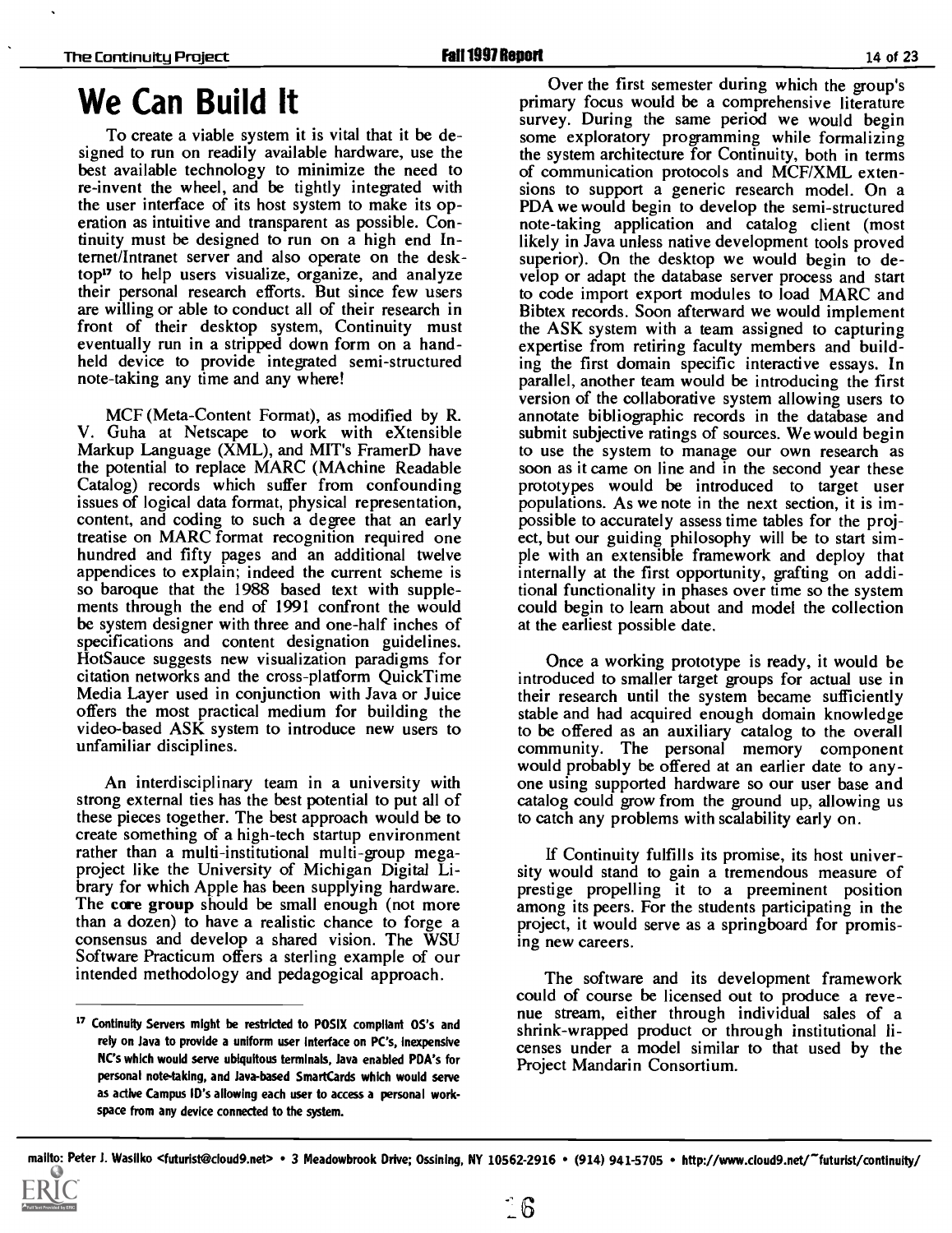### The Director

#### Peter J. Wasilko, Esq.

#### J.D..LL.M.

#### Project Director & Principal Investigator

My academic pursuits have long been characterized by a high level of interdisciplinary work in which I found our current library catalogs woefully inadequate while paradoxically using them to dis- cover just how much progress was being made in state-of-the-art research systems to which they bore little resemblance. I think this observation was the core motivation that led me to concentrate in Law, Technology, and Management at Syracuse University College of Law. It also had the effect of sensitizing me to how we explicitly model information and conduct research in law. Thus when I had the exposition embodies the earliest seeds of the ideas opportunity to work with Professor Stuart Allen presented herein. Had Bush remained active and opportunity to work with Professor Stuart Allen Sutton of the School of Information Studies. while researching potential applications of a ground participant in Project Intrex with J.C.R. Licklider, we<br>breaking inference engine for Syracuse University's might live in a very different world today. And yet breaking inference engine for Syracuse University's Technology Transfer Research Center, I became enthralled with his Ph.D. Dissertation on "Managing Legal Information: A Model of Institutional Memory Based on User Cognitive Maps". This opened up a whole new body of literature to me at about the same time that I was experimenting with an early beta of Storyspace that the University was testing in one of its labs.

After graduating with my J.D. and LL.M. I was finally free of mandated assignments and able to focus more intensely on integrating the assorted we can embark on such projects without decades of strands of research that I had had to keep on the working experience and formal investiture in the strands of research that I had had to keep on the back burner. <sup>I</sup> started looking more atsemistructured hypertext systems and met with some of the developers of NoteCards at AAAI '93 & IAAI '93 in Washington, D.C.

By that point I had found that the earlier works of a field often provided a better entry point to the literature of a discipline than more current ones, with my mind, we need an **Extensible Intelligent Inte-**Ashby's "Introduction to Cybernetics", Nicholas Negroponte's "Architecture Machine" books, Marvin Minsky's survey of "Semantic Information Processing", and of course J.C.R. Licklider's seminal "Libraries of the Future" serving to best illustrate this heuristic!

Of course, one also must look to current efforts. The Web has proved indispensable in this regard, giving me access to the latest on-going research. Yet in exploring digital library project after project, what I saw, with few narrowly targeted exceptions, were primarily efforts aimed at computerizing the con- ventional library, which wonderful as they are in promising the day on which every page in the world will be imaged and accessible on my desktop, fall critically short in helping one to manage their bounty. In this regard I would contend that we are rapidly approaching a major cataloging crisis, which we can only hope to avert by questioning our fun- damental assumptions about who should catalog, what should be included in our catalogs, and how the library as an institution should fit into a world increasingly dominated by an unrefereed explosion of countless sources.

And yet, as I have delved ever deeper into the record, looking at how we came to this state of affairs, I have found an untraveled fork in the road, a path not taken dating back to Vannevar Bush's unpublished speculation on "A Reference Selector" in 1937 (a key excerpt of which I have included in the inspiration page of this site). That most remarkable exposition embodies the earliest seeds of the ideas pressed forward with this vision, perhaps as an active participant in Project Intrex with J.C.R. Licklider, we "after the war years rather completely knocked [him] out of all things [he] had been trying to do, [he] never did go back into [library research]. (see. V. Bush, Draft of Talk for Woods Hole Conference, 1 August 1965)

In any case, these grand old men of science would be the first to defer to my generation to carry forth the program they so boldly outlined. Unfortunately, the times have not been kind to my contemporaries and there are those who no longer feel that we can embark on such projects without decades of status quo. But we can take heart in the writings of giants like Bush and Licklider who would without question offer different council.

In their day the technology to create the systems they envisioned was still in its infancy. Today we can grated Collaborative Catalog & Distributed Institutional Memory Archive. We have the technology and the talent. The costs for such a initiative would<br>be negligible compared to a "brick and mortar" capital project but an investment in the "human capital" to create an information infrastructure for the future would offer tremendous potential returns.

The only real question that remains is : Do we have the will?

Peter J. Wasilko, Esq.

mailto: Peter J. Wasilko <futurist@cloud9.net> • 3 Meadowbrook Drive; Ossining, NY 10562-2916 • (914) 941-5705 • http://www.cloud9.net/~futurist/continuity/

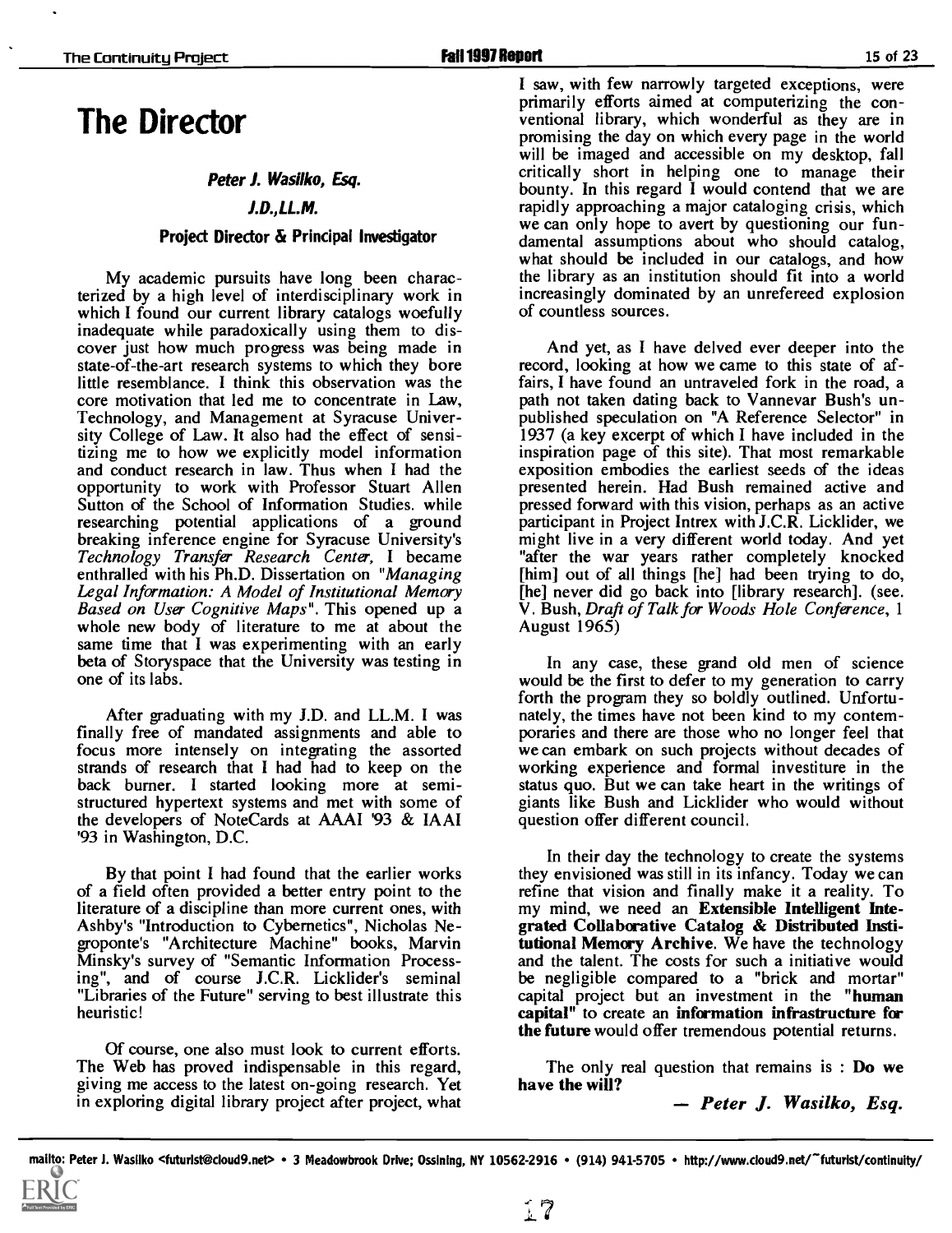# The Project Advisory Board<br>We especially welcome inquiries from graduates

In order to ensure that Continuity embodies the best practices and has the depth and breadth to serve as an open ended platform ready to receive tomorrow's discoveries, we are setting up a Project Advisory Board of leading outside experts with back- grounds in the core technologies we are hoping to integrate into the project. They have volunteered to review our progress and offer pointers to resources, options, and contacts which might otherwise elude US.

Our Initial Board Members are:

Gerry McKiernan, A.B., M.S.  $-$  Curator of the Cyberstacks(sm) at Iowa State University

Gerry is a key player in the establishment of clearinghouses to facilitate the development of new millennium library catalog systems.

Mark Bernstein - Chief Scientist at Eastgate Systems, Inc.

Mark is enjoying a remarkable career developing serious Hypertext software while playing an active role in many scholarly conferences.

Susan Thomas, Ph.D. - Syracuse University School of Management, 1997

Susan's research and teaching centers on Innovation Management, New Product Development, and Creation Setting.

Steven J. McCaffrey, B.S. Computer Sci- ence and Applied Mathematics, University at Albany, 1986

Steve is an independent scholar, programmer, and technology accessibility advocate for the disabled.

If you would be interested in joining the Advisory Board, do feel free to contact our Project Director, Peter J. Wasilko, Esq.

We are always looking for new opportunities to collaborate with our peers and would therefore welcome any research pointers, leads to possible host sites and project sponsors, or opportunities to help you integrate your own research into the project's

framework so we might better leverage our resources.

and advanced undergraduates who might like to volunteer to participate in the implementation of various Continuity subsystems either as part of their academic programs or as an extracurricular activity to enhance their résumés.

#### 11/97 Addendum

Our newest board member is :

Ron Kalinoski, M.S., The University of New Mexico – Coordinator of the Distributed Staff Program, Software Assets Manager, & Listsery Manager, Syracuse University Computing and Media Services.

With his 17 years at SU in such positions as Associate Director of Research Computing and Director of Faculty Computing, Ron offers a unique perspective on technology adoption, usage, and enduser support.

malito: Peter J. Wasilko <futurist@cloud9.net> • 3 Meadowbrook Drive; Ossining, NY 10562-2916 • (914) 941-5705 • http://www.cloud9.net/~futurist/continuity/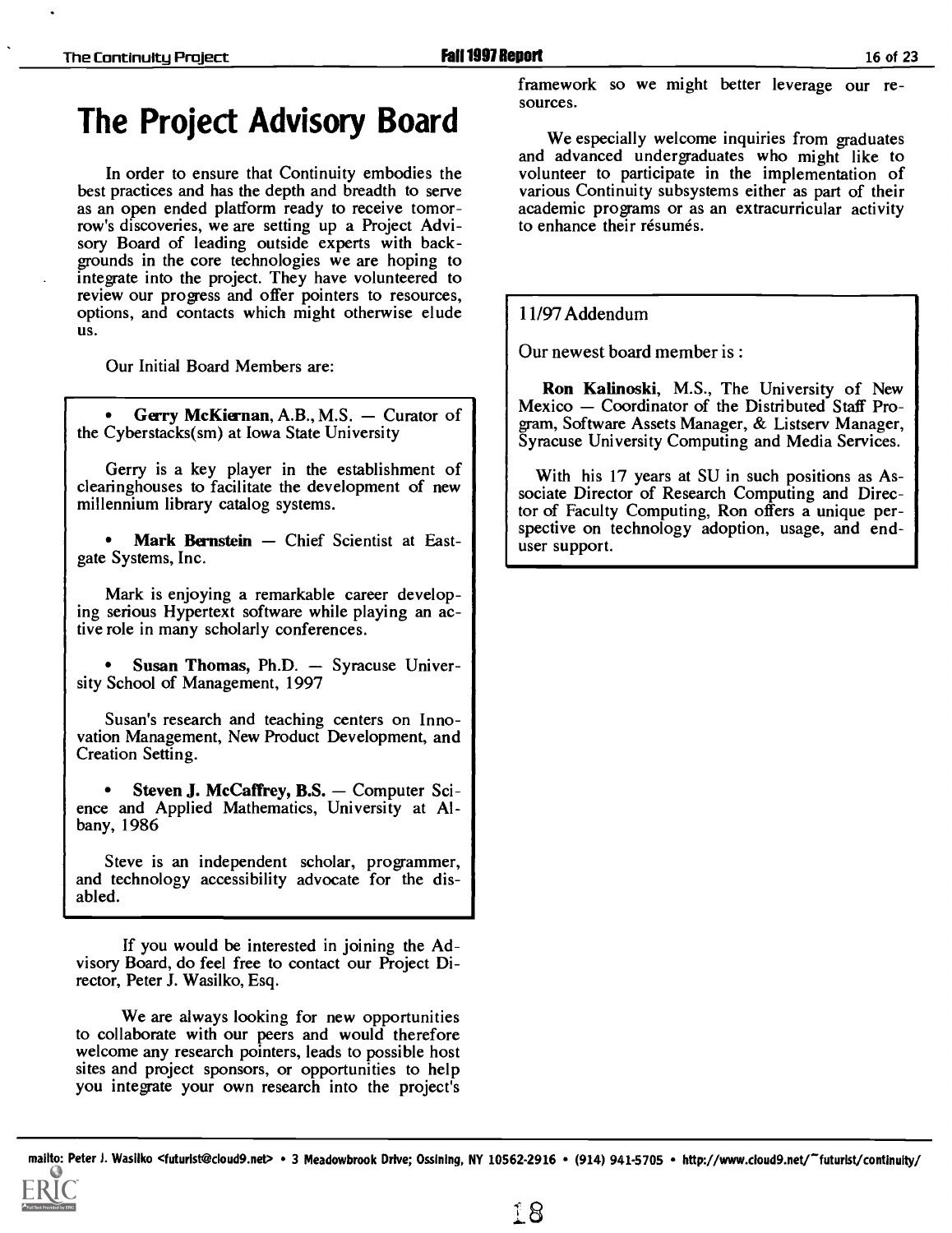### Managing The Project

...most existing measurement systems seem inherently unsuitable because of the uncertain nature of research and development and because they ignore<br>the vital role of the individual who supplies the esti-<br>more accuracy than these derived through infantal mates of required and achieved progress. Funda-<br>mental to the design of effective controls for a research and development project is the recognition that much accompanying bias, noise, and random elements often mask the real progress that is taking place.

Dynamics of Research and Development

Edward B. Roberts , 1964

In discussing The Continuity Project with potential hosts and sponsors, questions of time tables and related planning issues frequently arise. Indeed, with the advent of powerful project management software to automate the rigors of their application, academic and corporate technology managers have become increasingly sophisticated in their use of project management techniques.<sup>18</sup>

#### The Limits of Project Management

Thus it is quite natural to expect every initiative to be commenced by developing a detailed work breakdown structure, Gantt chart, and PERT chart extrapolating detailed time and resource allocation<br>ect's ultimate objective, it may become extremely predictions from an analysis of the project's Critical Path<sup>19</sup>. And yet despite the widespread use of these techniques projects continue to come in overdue and over budget.

While there are many diverse causes which contribute to this disappointing state of affairs, we can venture to identify several of them. First, the constraint propagation networks employed in the Critical Path Method are only as accurate as time estimates entered by project managers.

Thus when a new project is undertaken which embodies standardized tasks or otherwise familiar patterns of activity, one can estimate task durations with the high degree of accuracy necessary to derive finish to be set in relation to those of its predecesthe maximum benefit from the Critical Path Method.

Conversely, if a new project is composed of unfamiliar tasks or dynamic patterns of activity, one can not reasonably place a high level of confidence in ones estimates of how long various tasks will take (and even what tasks will have to be undertaken for that matter), making it highly unlikely that the timeframe and critical path $(s)$  derived from traditional more accuracy than those derived through informal methods.

#### The Limitations of Project Management Software

Moreover, one must recognize several major shortcoming in the project management software itself.

First, most programs assume a level of confi-<br>dence in one's numbers that simply is not justified under most circumstances. As errors in such estimates are inevitably introduced, they are carried forward in time by the software, accumulating in wildly inaccurate results.

Project Managers can attempt to compensate for this by formally introducing *slack time* into the project that can later be used to offset delays so they don't have an impact on the projects long term schedule. Another useful technique is to introduce greater levels of parallelism into the project's structure to eliminate unnecessary inter-task dependencies; this helps to control error propagation and to further reduce the impact of delays upon the project. However, if a number of paths of roughly equal duration are pursued in parallel to achieve a projdifficult to accurately identify a single critical path. In short, as one increases the parallelisms of a project one reduces large scale completion date errors at the cost of loosing precision in the identification of critical tasks.

Second, the tools assume that the workflow of a project can be captured by a directed acyclic graph  $(DAG)$  which is a set of *nodes* or *vertices* (i.e. points in this context representing tasks and milestones) connected by a set of arcs or edges which can only be traversed in one direction (i.e. lines capturing a partial sequential ordering of task dependencies; partial in that a link between tasks can have associated lag value(s) allowing the next job's start and sor), which are arranged so that no path can lead back to a node through which it passes (i.e. their is no notion of *control* which would permit looping through a sequence of steps repeatedly until some condition is met).

Since software development tends to follow just such a pattern, project managers have been forced to

9

<sup>&</sup>lt;sup>18</sup> See *Project Management : Strategic Design and Implementation by* David I. Cleland. Tab Books, 1990 for a traditional exploration of these **ksues**.

<sup>19</sup> i.e. the sequence of critical tasks whose latest completion deadlines cannot be missed without causing the overall project's deadline to be missed.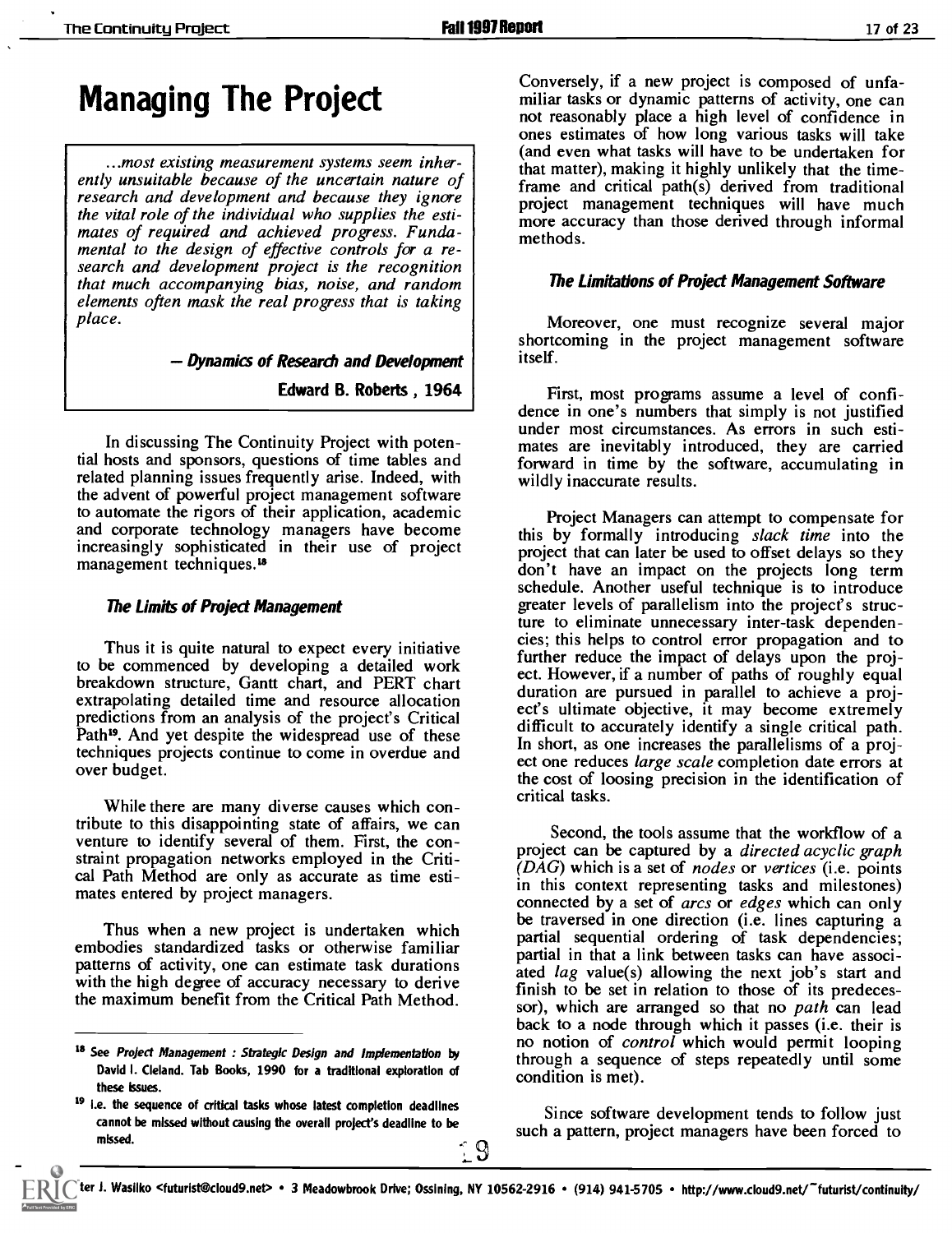compromise by either merging any such cyclic<br>structures into a single task and guessing at their combined duration without any support from their vor, in general management curriculi in recent years<br>project management software package, or more while gaining new currency in Computer Science<br>commonly, by repeating the s commonly, by repeating the same sequence of tasks in-line often hiding their details in multiple identical subprojects.

Yet such work-arounds are still not satisfactory since they still force one to estimate in advance the number of times such a sequence will be repeated. This makes it impossible to answer a question like "How many times can we revise and review our documentation and still meet the deadline?" without having to create and experiment with multiple versions of a project. Since each alternative must be represented in the software by a different structure simply altering task durations is not enough.

#### Future Directions

Indeed, the inability of these packages to reason in the alternative makes them far poorer tools for exploring what if scenarios than one might expect from prior experience working with spreadsheets, with which they share many underlying concepts. This discussion suggests several directions worthy of pursuit. Borrowing from AI work on "problem decomposition" future project management tools could incorporate  $AND/OR$  graphs<sup>20</sup> (which offer both a data structure and convenient graphic notation system) so that project managers could directly model within a single project alternative strategies (i.e. alternative project structures could be merged in a single AND/OR graph).

estimates or even estimated ranges with *fuzzy values* along a continuum from say "very short" to "extremely long", which if combined with the ability to directly model *iterative* tasks would lead to something analogous to a fuzzy cognitive map<sup>21</sup>.

An interesting alternative was explored by Ed- ward B. Roberts in his fascinating 1964 work, Dynamics of Research and Development in which he used *simulation* techniques to model the R&D process itself thus anticipating later efforts by Peter M. Senge whose modern classics The Fifth Discipline: The Arts & Practice of the Learning Organization<br>and its sequel The Fifth Discipline Fieldbook: Strategies and Tools for Building A Learning Or $ganization<sup>2</sup>$  argue for a similar systems theoretic approach to planning!

<sup>22</sup> Doubleday 1990 and 1994 respectively.  $20$ 

Ironically, the underlying discrete event simulation technologies<sup>23</sup> have fallen somewhat out of favor, in general management curriculi in recent years while gaining new currency in Computer Science Agents<sup>25</sup>.

There is considerable uncertainty as to the outcome of an R and D program, the uncertainty being, of course, closely related to the degree of knowledge in the relevant fields and to the advance sought in the programs. Attempts to develop an object that represents a marked advance in the state-of-the-art are subject to great uncertainty; attempts to improve an existing object are subject to relatively little uncertainty.

RAND Research Memorandum, RM-2146

Richard R. Nelson, 1958<sup>26</sup>

#### We Can Manage the Risk Inherent In The Project

Nevertheless, we should not let the foregoing analysis of the applicability of current project management techniques dissuade us from our task.

Fuzzy Logic could be utilized to replace specific  $\frac{p(x,y)}{p(x,y)}$  of a "plant opening" or "file conversion" can de-To begin with, we must recognize that traditional project management techniques were never designed for use in a small high-technology start-up environment. They work best in static production oriented settings with highly standardized tasks, be they in manufacturing or transaction processing, where budgets are high, deadlines paramount, and resources (i.e. personnel and equipment) are completely fungible. In such environments, the manager velop enough accuracy in estimating task durations for the critical path analysis and resource leveling (i.e. automatic identification and re-assignment of overworked or underutilized personnel and equipment) can produce dramatic reductions in cost and time.

> For The Continuity Project in the large, these as-<br>sumptions do not hold. The Project is small and highly innovative. Since we can not make time estimates with any degree of accuracy, the use of PERT Charts and the like to create the appearance of hard

<sup>&</sup>lt;sup>20</sup> See Formal Concepts in Artificial Intelligence by Rajjan Shinghal. Chapman & Hall, 1992.

<sup>&</sup>lt;sup>21</sup> Bart Kosko has written extensively in this area and any of his works may well be consulted for background.

<sup>&</sup>lt;sup>23</sup> See Introduction to Simulation Modeling Using GPSS/PC by James A. Chlmsman. Prentice Hall, 1992.

<sup>&</sup>lt;sup>24</sup> See Artificial Life : The Quest for a New Creation by Steven Levy. Pantheon Books, 1992.

<sup>&</sup>lt;sup>25</sup> See Software Agents, Edited by Jeffrey M. Bradshaw MIT Press 1997.

<sup>&</sup>lt;sup>26</sup> "Invention, Research, and Development: A Survey of the Literature," US. Airforce Project RAND Research Memorandum, RM-2146 Richard R. Nelson, 1958, as quoted in The Dynamics of Research and Development.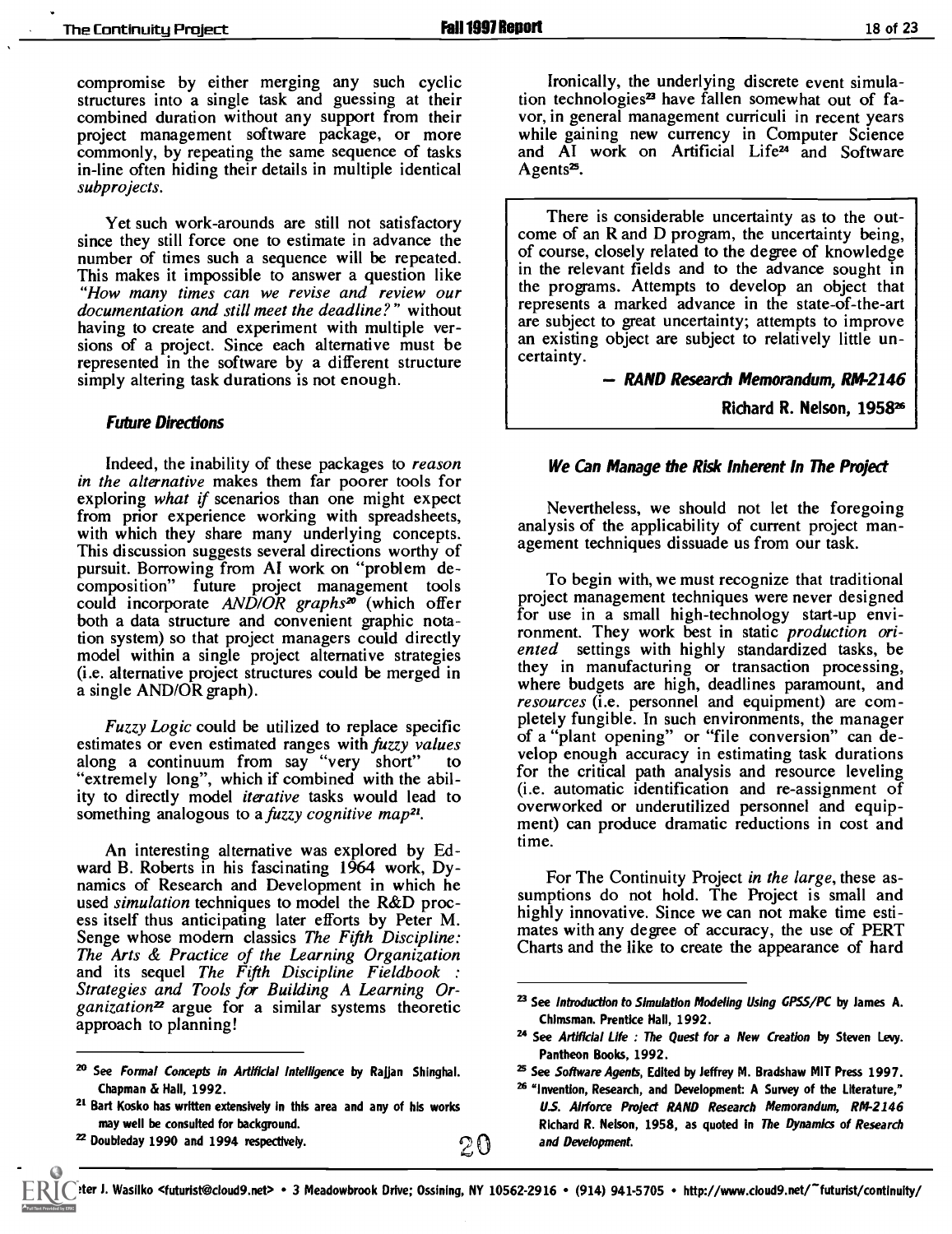schedules would at best be unjustified and at worst border on deception of our potential hosts and sponsors.

#### A Tedinology Fusion Sfrategy!

To date, Peter J. Wasilko, the Project Director and Principal Investigator, in consultation with the voluntary Project Advisory Board, is conducting all of the planning, host and sponsor negotiation, background research, user interface design, knowledge base compilation, software development, and web site management for the Project.

deliverables as evidenced by the continual evolution of our web site and the forthcoming debut of the Stone Soup clearinghouse, which may well pave the way for a New Catalog Consortium.

In any case, by drawing on the work of Stone Soup participants it will be possible to follow a Technology Fusion<sup> $2$ </sup> strategy and incorporate entire subsystems and infrastructures from external partners leaving us free to focus on technology integration and to leverage research results from the last thirty years to produce a truly unique and powerful library of the future.

Thus even in the absence of formal project management, we can create a Learning Organization<sup>28</sup> with Probing Teams<sup>29</sup> that will be highly responsive, generate a series of constantly evolving prototypes, and move forward honestly with all deliberate haste.

This is not to say that there will not be sub-<br>projects within The Continuity Project for which such techniques would not be applicable. However, they will likely arise during later phases of the project as we address issues of Grant Administration and move towards actual System Deployment  $-$  activities for which our host institution and sponsors will be able to provide benchmark time lines.

#### Finances

In budgetary terms, The Continuity Project should be treated as an on-going initiative or center for excellence without a fixed termination date. While the Project will thus be open ended, we can still proceed in an economical fashion, by drawing

on the work of our colleagues and by forging strategic alliances with industry to maximize external support and minimize our expenses. To this end we, as we have perviously indicated, are beginning to contemplate the possible formation of a New Catalog Consortium with a structure roughly analogous to that of The Open Group<sup>30</sup> which maintains the  $X$ Window System.

point it would likely follow the pattern set by the<br>All of these initiatives are proceeding in parallel and are beginning to produce a steady stream of Andersen Consulting at Northwestern University and In short, we are very flexible and could start on a shoestring within an existing department or center search and development entity supporting multiple projects, initiatives, students, and faculty. By that Institute for the Learning Sciences sponsored by Andersen Consulting at Northwestern University and the Cyc Project emerging from the Microelectronics and Computer Technology Corporation (MCC) by forming a commercial spin off in a local Research Park<sup>31</sup> to market the ultimate fruits of the project to organizations which had not directly participated in their development.

 $27$  See Emerging Patters of Innovation : Sources of Japan's Technological Edge by Fumio Kodama. Harvard Business School Press, 1991.

<sup>28</sup> See Senge.

<sup>29 &</sup>quot;Outward Bound: Strategies for Team Survival in an Organization" by Deborah Gladstein Ancona of MIT in the Academy of Management Journal 1990, VOI. 33, No. 2, 334-365.

<sup>&</sup>lt;sup>30</sup> The Open Group has an example consortium participation contract at <http://wwopengroup.org/tech/desktop/x/xptagree.htm>. Under this X Project arrangement firms and academic institutions wishing to participate in shaping the X Window standard contribute \$5,000 annually to become Review Members, \$10,000 to participate in defining the Reference Platform, \$25,000 to receive voting rights in the X Standard Focus Team as a Specification Member dealing with the software standard and/or \$25,000 to join The X Technology Focus Team as a Technology Member dealing with the hardware standard (i.e. \$50,000 to participate in both teams). . Counsel looking for more general treatment of technology licensing agreements are directed to Technology Management : Law/Tactics/Forms by Robert Goldscheider. Clark Boardman, 1991. . Technology managers will find a brief treatment of R&D Consortia along with many related topics in Strategic Technology Management : Systems for Products and Processes by David I. Cleland and Karen M. Bursic. American Management Association, 1991.

<sup>21</sup> rue de la facta pour leur 31 Anyone interested in the design and development of R&D Parks should consult Technology In the Garden : Parks and Regional Economic Development by Michael I. Luger & Harve A. Goldstein. The University of North Carolina Press, 1991. Interestingly, the provision of value added, knowledge & expertise access assistance like that which would be provided by Continuity has been shown to have a measured impact on the success of such parks, since start-ups are particularly sensitive to difficulties in finding people and information, which is why informal regional support structures are so critical. By automating and mediating access to such resources, Continuity would help attract park tenants and increase their chances to prosper.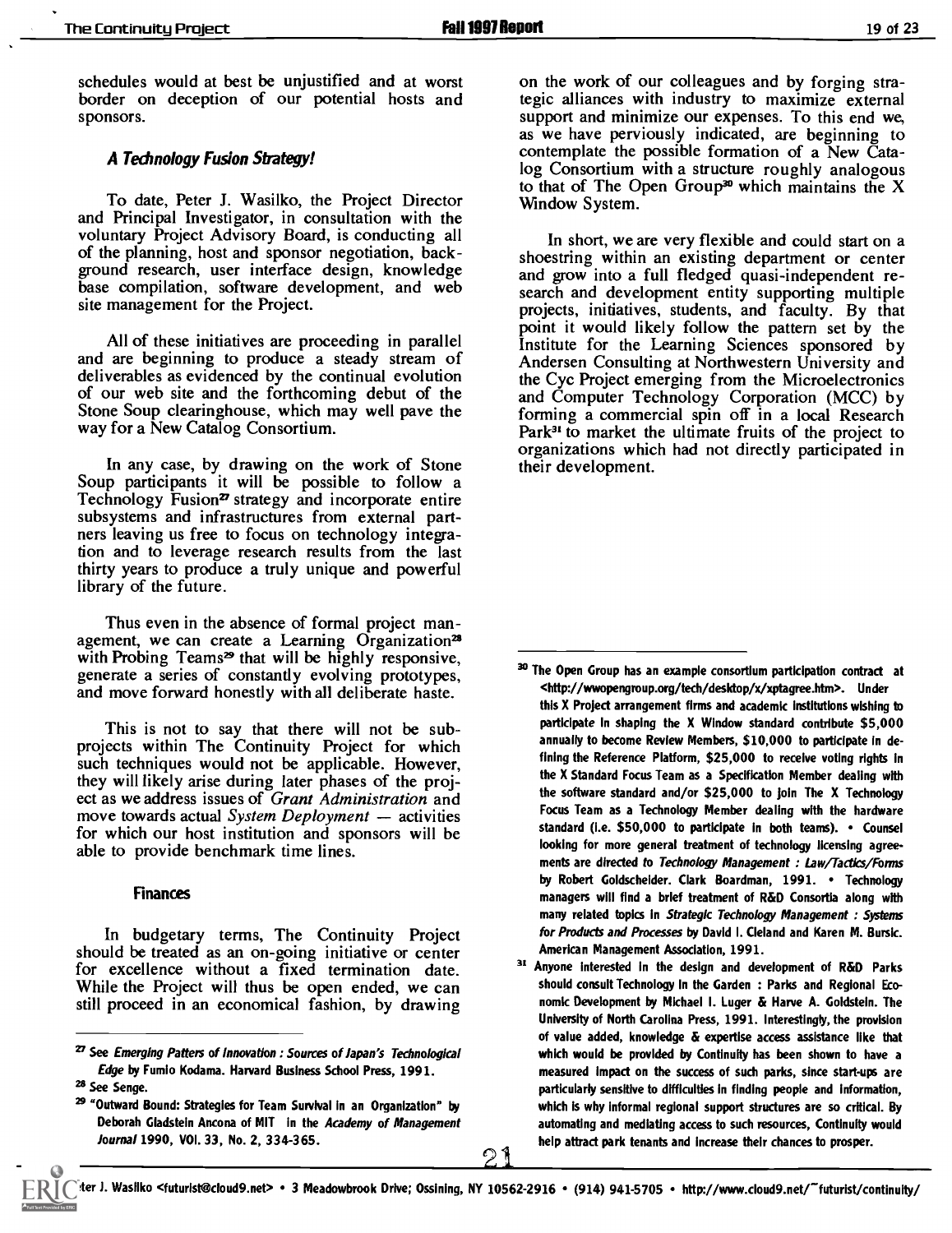### Common Concerns

Since, people new to The Continuity Project, tend to raise the same issues of concern, we would like to dispense with them here, in part to highlight some of the key elements of our planning.

Q. Aren't there established commercial players, like the companies already marketing OPAC's and the many great search engine providers on the web, who have market inertia working in their favor that are doing the same things you are talking about?

A. No, these players already are quite comfort- able in their own niche markets and have no economic incentive to undertake the effort involved in trying to integrate access to print and digital sources, let alone to try and incorporate all of the advanced trust in the PGP sense whereby users make indetechnologies contemplated herein. By opening a pendent judgments about the expertise and trust technologies contemplated herein. By opening a significant after market in system enhancements to anyone with the requisite technical skills, the provision of an end-user extensible system like Continuity might be seen as a threat to the revenue streams they derive from periodic system updates and proprietary technical implementations. On a more basic<br>level, Continuity in its initial stages of development will be predicated on a level of trust that more closely approximates that present in an academic community than the net at large. Moreover there are a great many variables and parameters in the design and operation of the system that must be explored before it will be suitable for wide-scale commercial use. As lead users of libraries, IT systems, and augmentation research as Engelbart would describe the field, the scholar/developers of The Continuity Project, with the support of their industry partners, will be in the best position to explore this problem space and develop a marketable design (see Eric von Hippel's Sources of Innovation).

Q. What about current digital library research, isn't it developing the kind of system you are talking about?

A. No, most of the digital library projects now underway are focused on the problem of imaging entire works and/or converting them to textual representations. They are generally concerned with the digital preservation and distribution of books under a traditional model of library function. We have no desire to replicate this work which is very hardware and funding intensive. Some smaller projects are doing exciting things with visualization and automatic indexing with *Kohonen Self-Organizing Maps* or other novel technologies, but by and large these are ad hoc efforts in dire need of integration. Thus

Continuity stands out as offering a holistic solution to our evolving needs.

Q. You talk a lot about the system learning from its users, but distributed trust has left the Internet rife with miss-information; what if the users make serious mistakes or worse?

A. This is nearly as much of a problem with conventional print sources, although the errors often tend to be less dramatic than those propagated through the net. Fortunately, Continuity will have far more meta-information available to it than conventional catalogs which will make it possible for users or, by default, the system, to choose among heuristic filtering algorithms to gage the credibility of available sources and users. By tagging incoming information with its source, the system will be able to identify malicious actors. A system of *distributed* trust in the PGP sense whereby users make indeworthiness of trust worthiness assessments of other users can further bolster the system's ability to cope with uncertainty. Of course, it should still be possible to maintain a verified centralized knowledge base for a sizeable set of core materials (essentially those records imported from established bibliographic utilities augmented by trusted faculty contributions).

Q. You've said the system will be extensible by end users and have authoring capabilities, how can I maintain reasonable security, administer the system, and avoid loosing control of IT policy if we deploy it?

A. You are quite right in your perception that Continuity could have a powerful decentralizing influence which your organization may not give you the latitude to permit. Therefore, we will design the system to be IT Policy Neutral so it can be readily configured to support whatever administrative constraints you need to impose. All contribution will be tagged with their origin which can optionally be made visible to end users or restricted to administrative personnel to provide users with some measure of anonymity. Provision will also be made for truly anonymous access, tagged as such so you can block any contributions so made from having immediate effects, if you wish to enable it. Security and administrative decisions can be made globally, or propagated through an organizational hierarchy (say with each department or team free to adjust certain parameters, or override them with regard to internally generated content), as a matter of academic freedom individuals will have the freedom to restrict access to their own research and modify their own personal workspace to augment its functionality, though the later capability need not be supported by your help desk staff which could simply instruct any frustrated

mallto: Peter J. Wasilko <futurist@cloud9.net> • 3 Meadowbrook Drive; Ossining, NY 10562-2916 • (914) 941-5705 • http://www.cloud9.net/~futurist/continuity/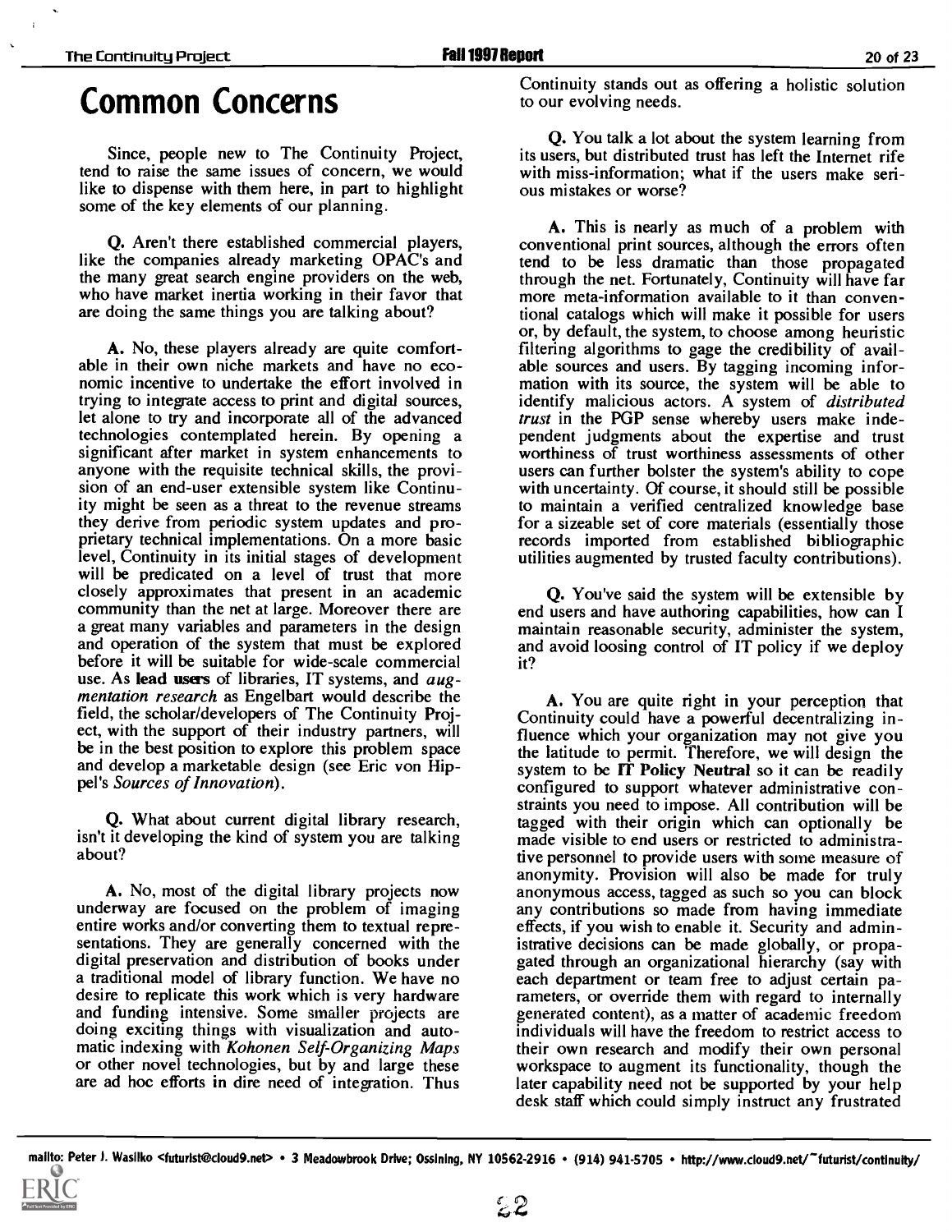users to "revert" to the default settings if their explorations didn't work out. (Also note that processes executing within the system would be subject to re- source constraints so an errant process would not "crash" everything.) In addition to such fine grained security and policy controls, Continuity will embody a unique micro-preference system as part of its social control heuristics which in conjunction with PGP-style distributed trust can be optionally used to automate some security, budgeting, and collection development decisions. As a result of these design decisions, you can expect to see considerably greater control (if you wish to exercise it) under Continuity than would have been possible with its predecessors. You will be able to customize policy to meet the needs of each distinct group of users within your organization or you could take a hands-off approach and let the cybernetics of the system play out in an unrestricted fashion while monitoring their development with the high-level summary displays the system will provide.

Q. If my institution were to host the project, would it see an Immediate Return on Investment ?

A. We can understand such bottom-line concerns and are regret that they have become an unavoidable facet of academic life. Fortunately we can answer with a qualified yes. For, although it would not be realistic to expect to see a fully functional system in the near term, we could begin to develop useful stand alone components from the outset which might, for example, serve to enhance your campus-wide information system. The system's PDA-based personal note-taking software which would be developed during a later phase of the project would probably present an excellent opportunity for commercialization, particularly if we target a professional domain like Law for its initial application. Still, if your budget is tight these and subsequent benefits derived from the increase in scholarly productivity that would be possible through use of the system may sound too nebulous to you, in which case, we ask you to consider the fund raising and technological leadership potential inherent in creating a new information infrastructure which could be leveraged to attract grants and personnel, improve your institution's ranking, and inspire your alumni body to increase its support. Moreover, and perhaps most significantly, from day one, the project would provide its participants with immediate real world experience like that offered by the WSU Software ing spectrum for such use. Indeed, it is now pre-Practicum to dramatically increase their placement prospects.

Q. My support budget is already badly strained and a good number of our students and faculty don't make full use of the technology we already have (some are still running old versions of DOS);

how could we possibly afford the training and support costs of something like Continuity?

A. High training and support costs are sympto- matic of badly designed systems that don't accurately model how their users work. Such systems often automate rather than aid and are tacitly designed to insure an after market in training and support services, while locking customers into their platform with assurances of backward compatibility. So effective is this strategy that it is now more common than not for the better technical solution to fail in the marketplace. After all, it takes considerable courage to risk depreciating the value of one's own expertise by introducing a simpler system. But over time the negatives of bad design weigh down even the most entrenched of legacy systems opening a window of opportunity for significant change. We feel that this is such a time in the evolution of OPAC's and that with a prudent well factored design and interface we can introduce significant improvements in functionality while minimizing transition costs to acceptable levels. For the most part the system itself would provide full training in its use. Moreover, by offering a scalable adaptive user interface it could directly meet the needs of users with widely different skill levels.

Q. Would I have to invest in all new hardware to use the system?

A. No, we could provide both world wide web and telnet based interfaces allowing access with even the most archaic of hardware so one could even use an ancient ADM or Volker Craig dumb terminal to interact with the natural language interface. Of course to fully access some of the more advanced features it would be desirable to phase in the use of NC's with color monitors and higher speed communications links. Likewise, while the personal notetaking software would only make sense for users of what are now considered higher end Personal Digital Assistants retailing for close to one thousand dollars, the team charged with "priming" the system during its initial deployment could make due with a small number of shared units. Over time, as Moore's Law drives down prices, it is reasonable to believe that such systems will be widely adopted by faculty and students either on their own initiative or as part of overall plans to create a campus-wide wireless network now that the FCC has paved the way in opendicted that wireless networking "cards" will be available for such devices by year end.

23

mallto: Peter J. Wasilko <futurist@cloud9.net> • 3 Meadowbrook Drive; Ossining, NY 10562-2916 • (914) 941-5705 • http://www.cloud9.net/"futurist/continuity/

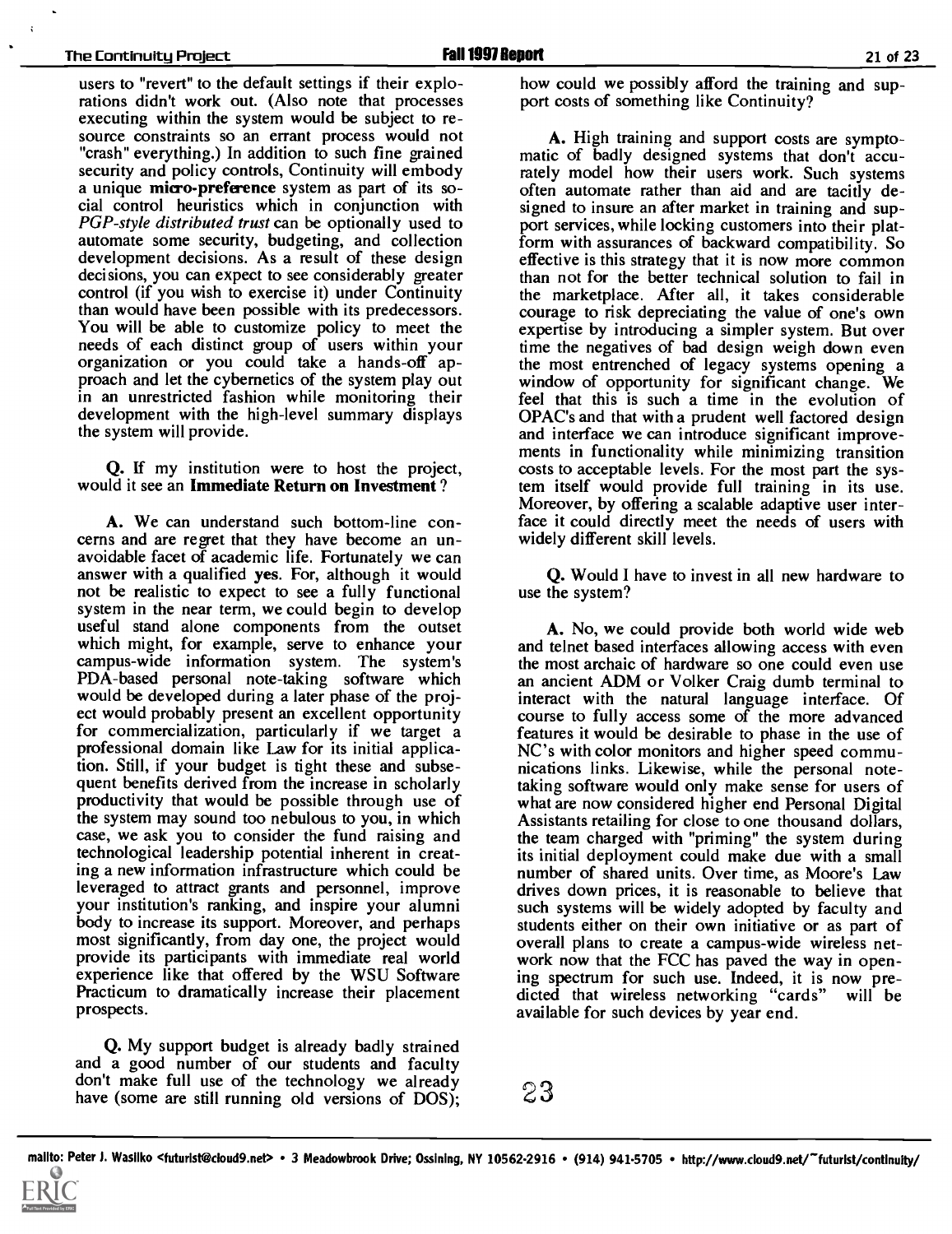Q. Do you have any of this technology working yet?

A. To date, The Continuity Project has restricted its efforts to research and planning pursuant to finding a host institution. At this point we are poised to begin work on implementation; however until a host site is chosen and appropriate sponsorship secured, we can't determine what resources we will have at our disposal. Thus it would be ill advised to qua-non of demonstrating host buy-in, it will be begin intensive programming efforts when even the possible to begin assembling external funding and most basic of the attendant design decisions like choice of supported platforms or development environments would have significant lasting repercussions. Thus, until we have a home, it is critical that we maintain as much flexibility as possible so that when we do commence active development we can make the best use of the most current technologies available to us at that point.

Therefore, we are stressing cross-platform solutions and programming language design issues in our research. As far as the specific technologies alluded to in these pages, we are happy to report that through which they might elect to port their own<br>most are well documented in the literature, have the technologies to function within the Continuity<br>been successfully im been successfully implemented by other teams, and framework, which could significantly accelerate our could be readily integrated into a suitable extensible development timetable. One could then look to could be readily integrated into a suitable extensible environment such as that envisioned herein. Indeed some of the "new" technologies we plan to incorporate were first demonstrated in the 1970's.

That said, we are beginning to do some exploratory programming with a mix of languages and OS's. We will be using Prolog for our early natural language processing and machine translation work. Perl is better suited to experiments in importing and converting MARC records. FramerD Script under Windows95 offers a promising environment for our distributed knowledge base. Java lends itself to cross-platfrom user interface development. Finally, Common Lisp or Scheme will likely serve for our programming language design platform. We are also looking at several alternative POSIX compliant server OS's including the Be OS which will be available for PowerPC and Intel hardware.

Q. Wouldn't pursuing The Continuity Project ments. It will generate spin-off products, help its require an expensive, cost prohibitive, long term participants launch their careers, and provide countcommitment?

A. Just as Continuity is structured to be scalable, so to is The Continuity Project itself. We could easily structure the initiative as an extended clinic, practicum, or honors seminar under the rubric of existing course offerings, run it as a major departmental project or semi-autonomous interdisciplinary research program, or expand it to serve as the nucleus of a full fledged Center for Technology Integration. In time it might even be spun off into a commercial  $\mathbb{C}^4$ 

venture retaining close ties to the university and generating an appreciable royalty stream for its parent institution. In any case, a formal position needs to be created for the Director whose research and energies form the core of the project, preferably in the form of a tenure track junior faculty position with cross-appointment to the participating academic units. As soon as a provision is made for the Director, which is seen by potential sponsors as a sinequa-non of demonstrating host buy-in, it will be technical support with which to fund the staff & work-study programming and research positions through which development can proceed at full pace. Thus at minimum, your initial outlay would be for one multi-year junior faculty position through which external funding would likely be attracted to fund additional slots. Once we begin work, you can expect a series of high profile deliverables (technical nents, and eventually a home-grown replacement library catalog). Along the way, we should be able to establish collaborations with other research groups through which they might elect to port their own technologies to function within the Continuity Linux as a model for the subsequent evolution of the system.

#### Q. Why should my organization host or invest in Continuity?

A. The Continuity Project has the potential to fundamentally change how learning organizations like Universities, Law Firms, Corporations, and Governments cope with the explosion of information that characterizes our age. It builds on a long tradition of research and carries forward the unfulfilled plans of some of the greatest minds of twentieth century  $-$  scholars like Bush and Licklider who shaped the world we now live in.

Continuity can unlock the latent productive gains that we have yet to realize from our IT investparticipants launch their careers, and provide countless benefits to its host institution and sponsors.

If there are any issues that you would like us to address in this space, don't hesitate to contact us.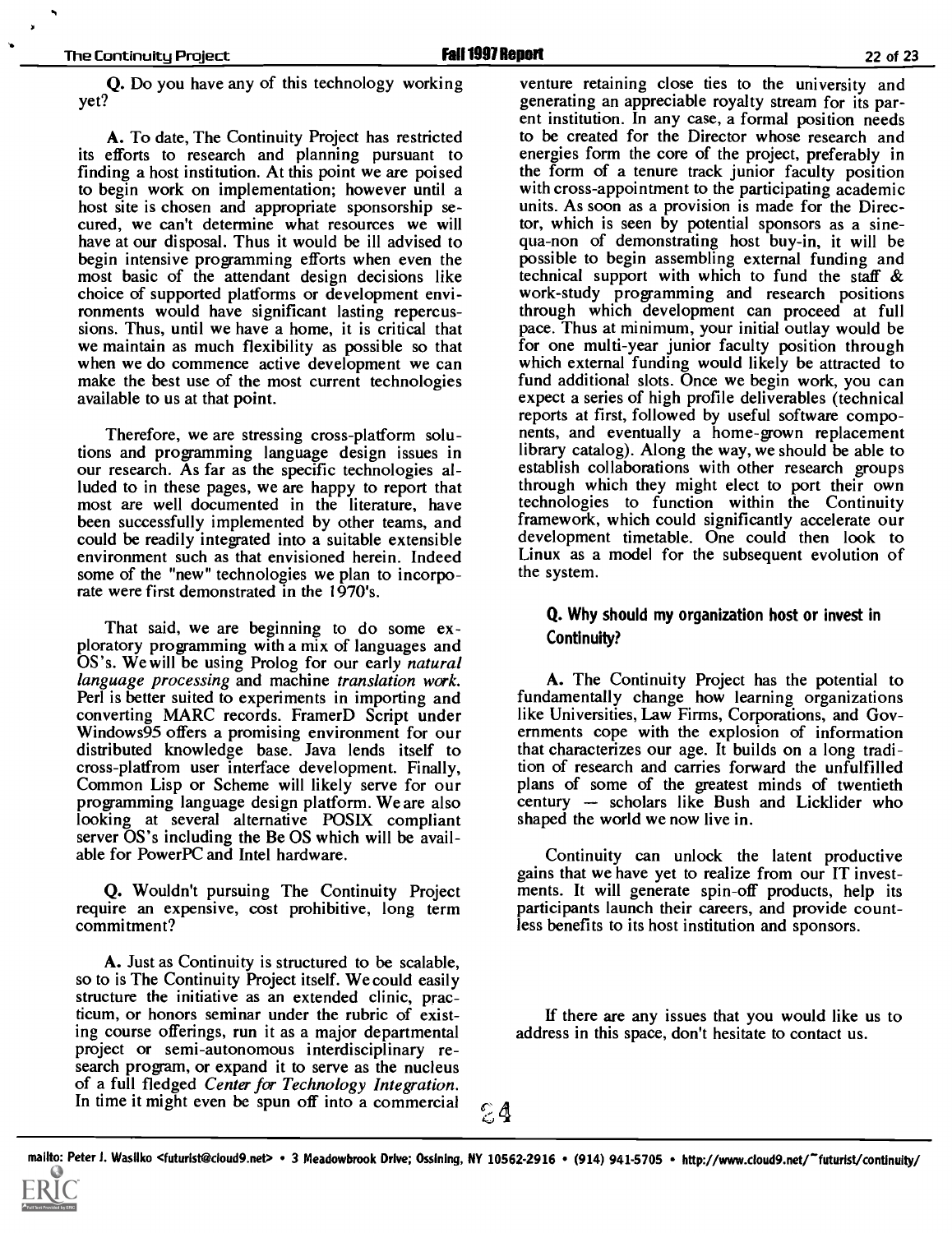### The Project on the Web

Visit our web site at :

#### http://www.doud9.net/"futurist/continuity/

This document roughly corresponds to the Background section of our project web site, which will be brought into full conformance with these pages in the weeks ahead. After that point, any materials superceeding this document will be so marked on the site's index pages.

Readers interested in a partial but growing listing of the hundreds of references with which we are working are directed to the References section of our web site.

Our Research Notes expand on some of the Ref- erences cited above to offer abstracts and context representative of kind of meta-content we wish to embody in the Continuity.

Our Field Notes go beyond these written materials to embrace various lectures, conferences, and trade shows attended by the Director.

Our Design Notes offer simulated screen shots of our Graphic User Interface Designs and attendant discussion of human factors related issues.

Our Tech Notes now offer an overview of our design goals and initial development plans for the Epoch language and extension framework.

In the coming months we will be adding more resources to the web including materials suitable for faculty use.

If you would like to be notified of significant changes to the site, feel free to email the Director.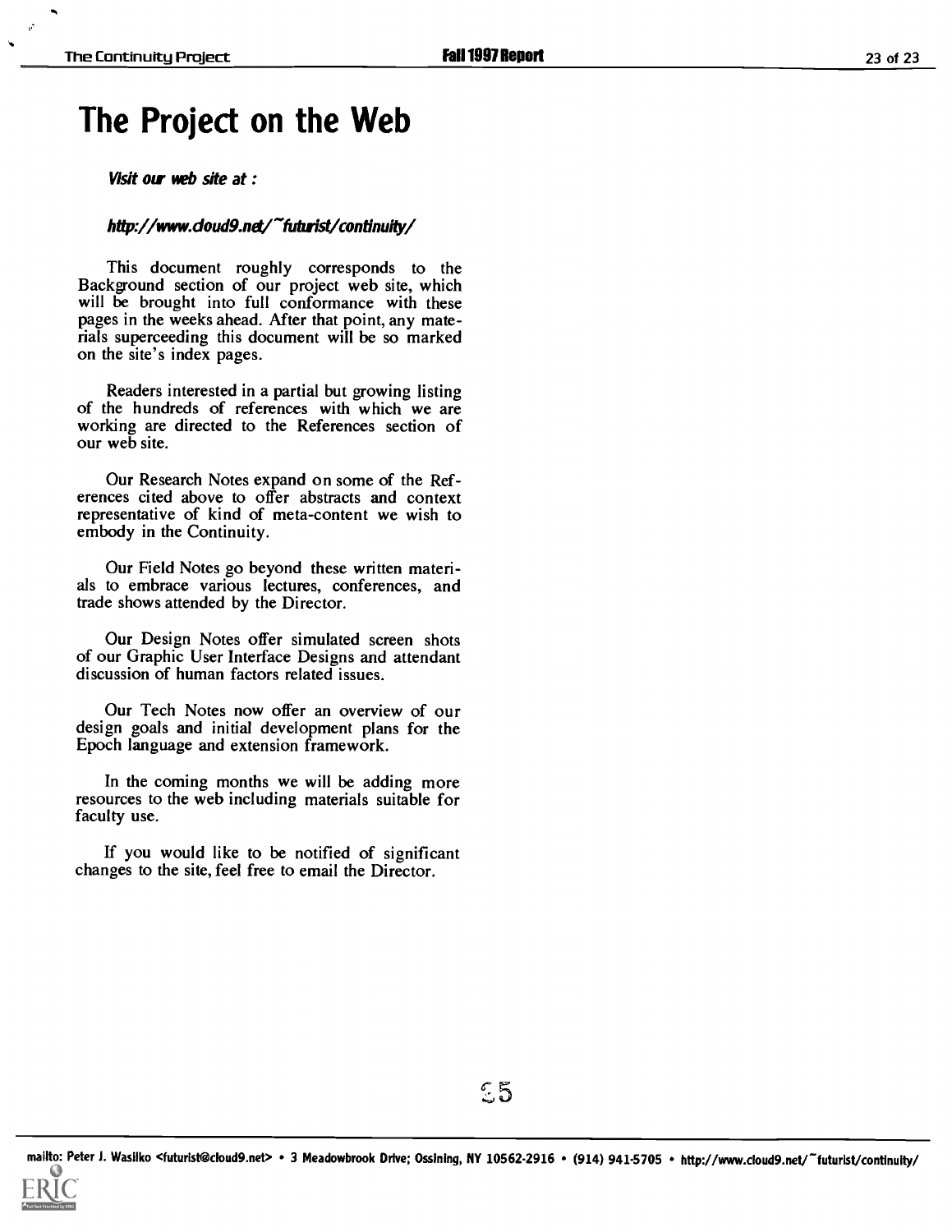#### PETER J. WASILKO, ESQ.

 $\blacktriangleleft$  $\mathbf{r}$  $\bullet$ 

ided by ERIC

3 Meadowbrook Drive Ossining, New York 10562 (914) 941-5705 mailto:futurist@cloud9.net http://www.cloud9.net/-futurist/

| Membership                                                                                                             |                                                                                                                                                                                                                                                                  |
|------------------------------------------------------------------------------------------------------------------------|------------------------------------------------------------------------------------------------------------------------------------------------------------------------------------------------------------------------------------------------------------------|
| <b>American Bar Association</b><br>New York State Bar Association<br>NYSBA Law Office Economics & Management Committee | Phi Alpha Delta Law Fraternity International<br>American Association for Artificial Intelligence<br>AI and the Law & AI in Business Subgroups                                                                                                                    |
| <b>Education</b>                                                                                                       |                                                                                                                                                                                                                                                                  |
|                                                                                                                        |                                                                                                                                                                                                                                                                  |
|                                                                                                                        |                                                                                                                                                                                                                                                                  |
|                                                                                                                        |                                                                                                                                                                                                                                                                  |
|                                                                                                                        |                                                                                                                                                                                                                                                                  |
| Awards                                                                                                                 | Recipient of the College of Law Award for the highest achievement in The Regulation of Electronic Mass Communications.                                                                                                                                           |
| Activities<br><b>Business Law Society</b><br><b>Communications Law Society</b>                                         | <b>Entertainment Law Society</b><br><b>International Law Society</b>                                                                                                                                                                                             |
|                                                                                                                        |                                                                                                                                                                                                                                                                  |
|                                                                                                                        |                                                                                                                                                                                                                                                                  |
| <b>Experience</b>                                                                                                      |                                                                                                                                                                                                                                                                  |
|                                                                                                                        | Worked in interdisciplinary teams to evaluate technologies and to make recommendations for their future commercialization,<br>development, licensing, and protection based on an analysis of key legal, technical, and marketing considerations.                 |
| review of files, and analysis of jury reaction during several major trials.                                            | Assisted Barrister Alan Williams and others in the Chambers of the Middle Temple in trial preparation, correlation of evidence,                                                                                                                                  |
| <b>Special Skills</b>                                                                                                  |                                                                                                                                                                                                                                                                  |
| • New York State Notary Public: Qualified in Westchester County.                                                       |                                                                                                                                                                                                                                                                  |
|                                                                                                                        | • Completion of the Law, Technology, And Management Program with University-wide work and the study of Communications,<br>Computer, Contract, Entertainment, Intellectual Property, International Business Transactions, and Technology Transfer Law.            |
| Program in Syracuse University's School of Management.                                                                 | • Study of Organizational Learning, New Product Development, and New Venture Management with the Innovation Management                                                                                                                                           |
| with faculty of Syracuse University's School of Information Studies.                                                   | • Study of the Information Processing Industry, Project Management, Information Retrieval Technology, and Institutional Memory                                                                                                                                   |
|                                                                                                                        | • Advanced study of Taxation encompassing Corporate and Personal Taxation, Tax Accounting, Tax Procedure, and Tax Policy.                                                                                                                                        |
| and in working with PC's, Workstations, and Mainframes from a variety of manufacturers.                                | · Proficiency in on-line legal research and information retrieval using Internet, Lexis/Nexis, Westlaw, and Dialog Services; in the<br>use of Project Management, Relational Database, Desktop Publishing, Spreadsheet, Hypertext, and Word Processing packages; |
| • Field work researching Internet-based Computer Crime leading to expertise in security matters.                       |                                                                                                                                                                                                                                                                  |
| • Study of Computer Mediated Communication (CMC) and Computer Supported Cooperative Work (CSCW).                       |                                                                                                                                                                                                                                                                  |
|                                                                                                                        | • Extensive use of Syracuse University's Advanced Graphics Research Laboratory & Virtual Reality Lab and text-based virtual<br>reality simulations like The MIT Media Lab's MediaMOO a professional on-line virtual community of media researchers.              |
| systems, problem solving, information retrieval, and natural language processing.                                      | · Familiarity with exploratory data analysis; programming language and user interface design; computer programming in Forth,<br>APL/J, Pascal, C/C++, LISP, Scheme, Dylan, Perl, Java, and Prolog; and the use of artificial intelligence techniques for expert  |
|                                                                                                                        | <sup>c</sup> ee "The Continuity Project - An Extensible Intelligent Integrated Collaborative Catalog and Distributed Institutional Memory                                                                                                                        |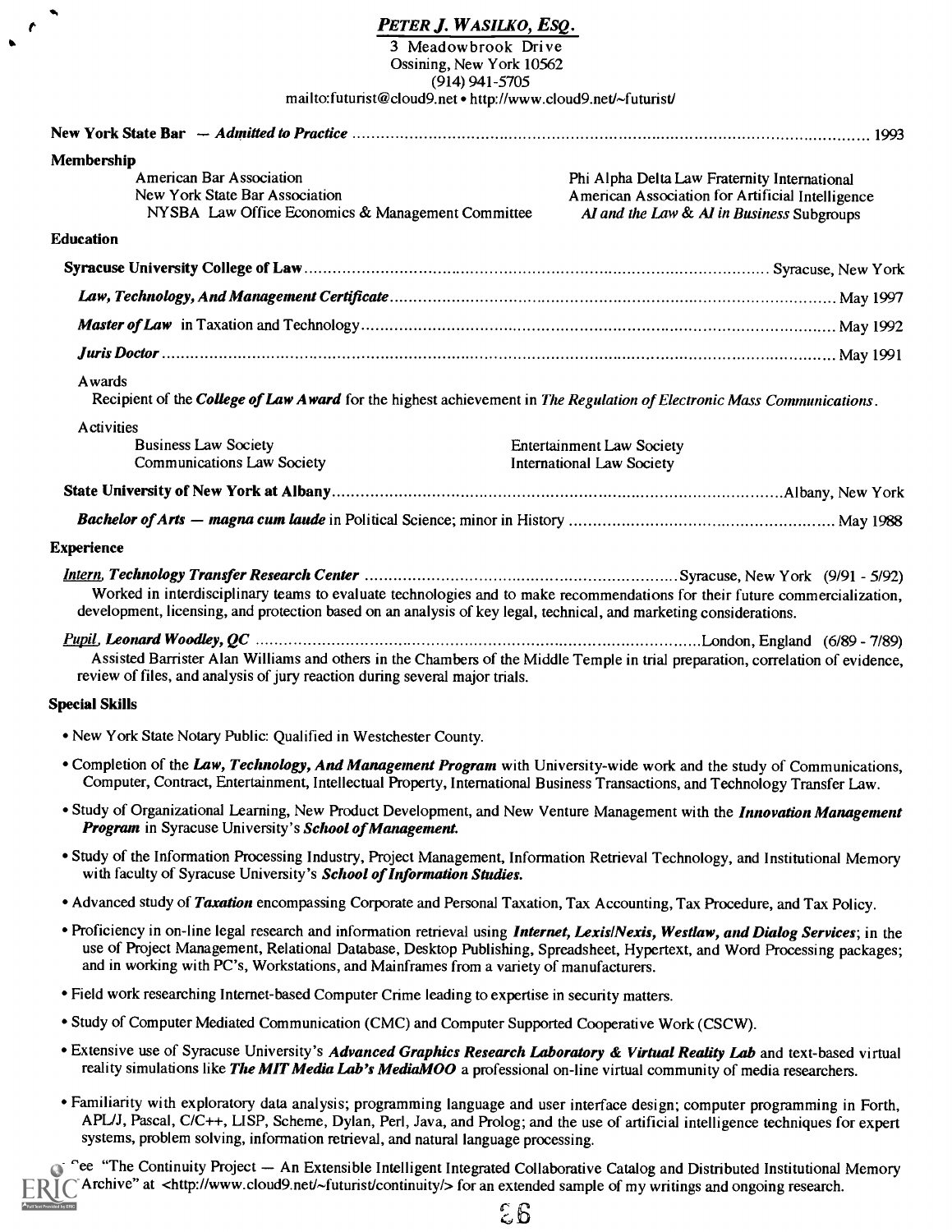

U.S. Department of Education



Office of Educational Research and Improvement (OERI) Educational Resources Information Center (ERIC)

REPRODUCTION RELEASE

(Specific Document)

### I. DOCUMENT IDENTIFICATION:

| $\mathbf{F}^{\textsf{title:}}$ The Continuity Project Fall 1997 Report |                          |
|------------------------------------------------------------------------|--------------------------|
| Author(s): Peter J. Wasilko, Esq., J.D., LL.M.                         |                          |
| <b>Corporate Source:</b>                                               | <b>Publication Date:</b> |
| The Continuity Project                                                 | F <sub>a</sub>           |

### II. REPRODUCTION RELEASE:

In order to disseminate as widely as possible timely and significant materials of interest to the educational community, documents announced in the monthly abstract journal of the ERIC system, Resources in Education (RIE), are usually made available to users in microfiche, reproduced paper copy, and electronic/optical media, and sold through the ERIC Document Reproduction Service (EDRS) or other ERIC vendors. Credit is given to the source of each document, and, if reproduction release is granted, one of the following notices is affixed to the document.

If permission is granted to reproduce and disseminate the identified document, please CHECK ONE of the following two options and sign at the bottom of the page.



Documents will be processed as indicated provided reproduction quality permits. If permission to reproduce is granted, but neither box is checked, documents will be processed at Level 1.

1 hereby grant to the Educational Resources Information Center (ERIC) nonexclusive permission to reproduce and disseminate this document as indicated above. Reproduction from the ERIC microfiche or electronic/optical media by persons other than ERIC employees and its system contractors requires permission from the copyright holder. Exception is made for non-profit reproduction by libraries and other service agencies to satisfy information needs of educators in response to discrete inquiries.'

| Sign<br>Signature:                      | Printed Name/Position/Title: Peter J. Wasilko, Esq., |
|-----------------------------------------|------------------------------------------------------|
| here $\rightarrow$<br>Vasilko<br>please | J.D., LL. M.<br>The Continuity Project<br>Director.  |
| Crganization/Address:                   | Telephone:                                           |
| The Continuity Project                  | $(914)$ 441 - 5705                                   |
| 3 Meadowbrook Drive                     | E-Mail Address:<br>: Date:                           |
| Ossining, $NY$ 10962-2916               | futurist@cloud9.not                                  |